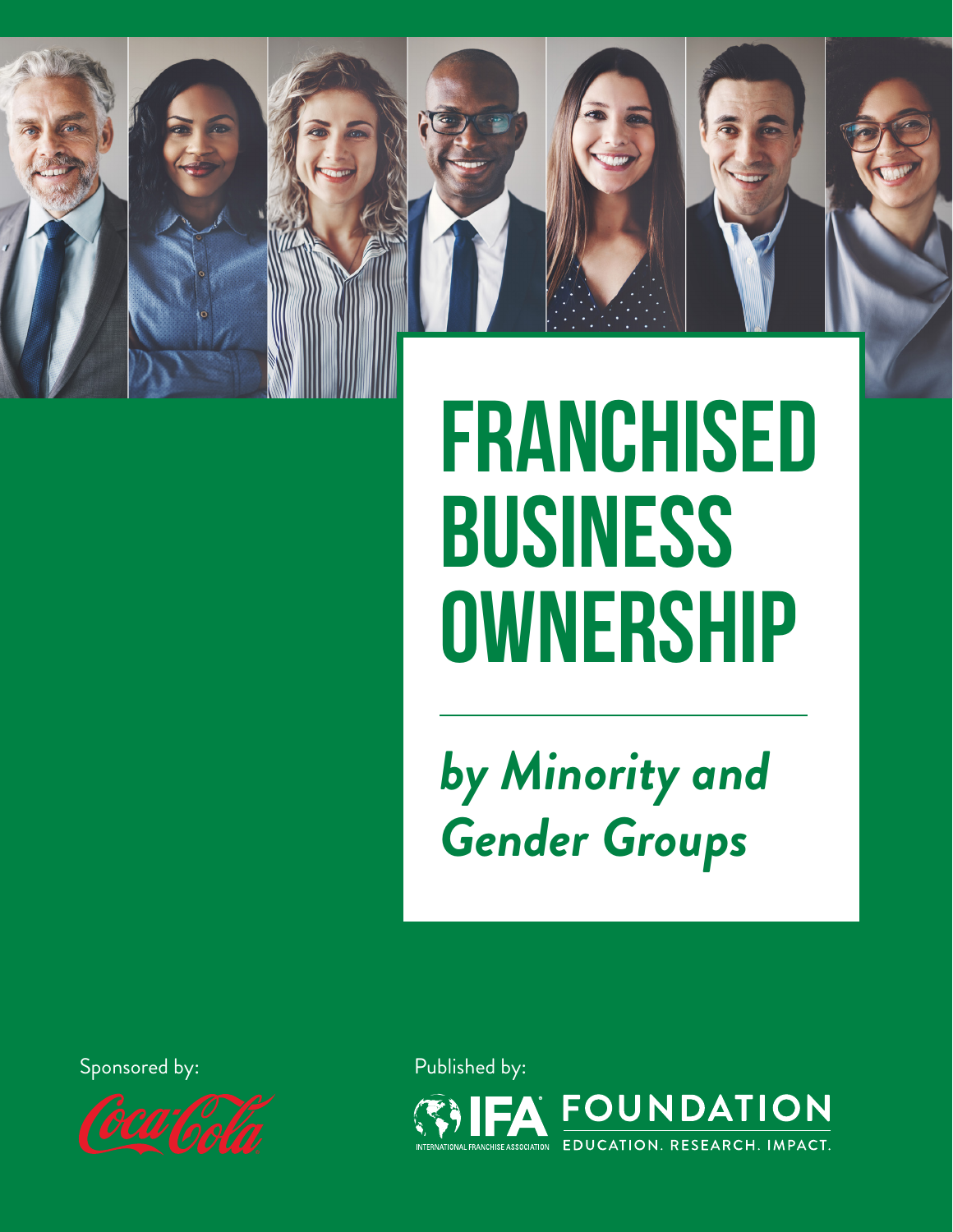## *Table of Contents*

|              | EXECUTIVE SUMMARY                                                                   |              |
|--------------|-------------------------------------------------------------------------------------|--------------|
| $\mathbf{L}$ | INTRODUCTION                                                                        |              |
|              | II. MINORITY AND GENDER OWNERSHIP WITHIN FRANCHISED AND<br>NONFRANCHISED BUSINESSES | $\mathbf{5}$ |
|              | III. FRANCHISED BUSINESSES AMONG MINORITY AND GENDER GROUPS                         |              |
|              | APPENDIX - SIZE OF BUSINESS COMPARISONS                                             |              |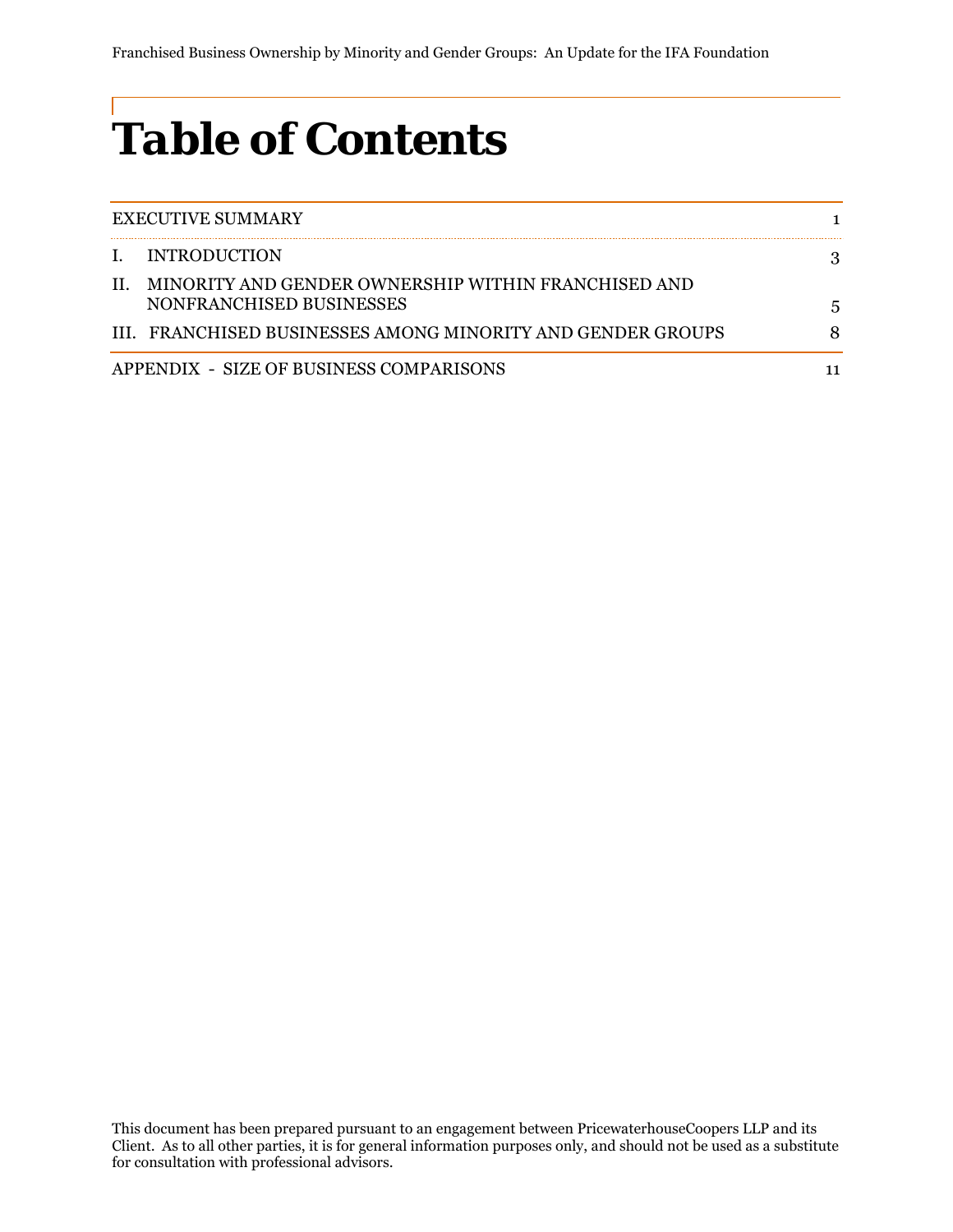## *Franchised Business Ownership by Minority and Gender Groups: An Update for the IFA Foundation*

## *EXECUTIVE SUMMARY*

PwC was engaged by the IFA Foundation to review data from the U.S. Census Bureau's 2012 *Survey of Business Owners* ("SBO") to determine the prevalence of minority and female ownership in franchised businesses in 2012. Statistics of interest include the percent of franchised businesses owned by minorities and women, comparisons of minority and female ownership rates between franchised and nonfranchised businesses, and comparisons within business lines where franchises are most prevalent. This report summarizes our findings and makes comparisons with results for 2002 and 2007.<sup>1</sup>

The primary purpose of this report is to answer two related questions: First, "What percent of franchised businesses are owned by women or minority group members?" Second, "What percent of women-owned or minority-owned businesses are franchised?"

This report answers these two questions by presenting information on (1) the percent of franchised businesses that are owned by each minority and gender group; and (2) the percent of businesses owned by each minority and gender group that are franchised.

In addition, an appendix to the report presents ownership information based on the size of a business, as measured by receipts and employment.

#### *Minority and Gender Ownership Rates*

 $\overline{a}$ 

#### *"What percent of franchised businesses are owned by minority group members?" "What percent of franchised businesses are owned by women?"*

In 2012, there was a higher minority ownership rate among franchised businesses than in nonfranchised businesses: 30.8 percent of franchises were owned by minorities, compared to 18.8 percent of nonfranchised businesses (see **Table 1**).

Asians, Blacks, Hispanics, and "other" minorities had a higher rate of ownership of franchises than nonfranchised businesses in 2012, while American Indians and Pacific Islanders had roughly the same ownership rates among franchised and nonfranchised businesses. Asians owned 11.8 percent of all franchises, compared to 6.3 percent of nonfranchised businesses. Hispanics owned 10.4 percent of all franchised businesses, compared to 7.2 percent of nonfranchised businesses. Blacks owned 8.0 percent of all franchised businesses compared to 4.7 percent of nonfranchised businesses (see **Table 2**).

By gender, 30.6 percent of franchised businesses were female-owned compared to 32.8 percent of nonfranchised businesses in 2012. Franchised businesses were more likely to be equally male/femaleowned than nonfranchised businesses – 14.8 percent compared to 10.7 percent (see **Table 3**).

<sup>1 2007</sup> results were reported in PwC, *Franchised Business Ownership: Minority and Gender Groups*, November 7, 2011.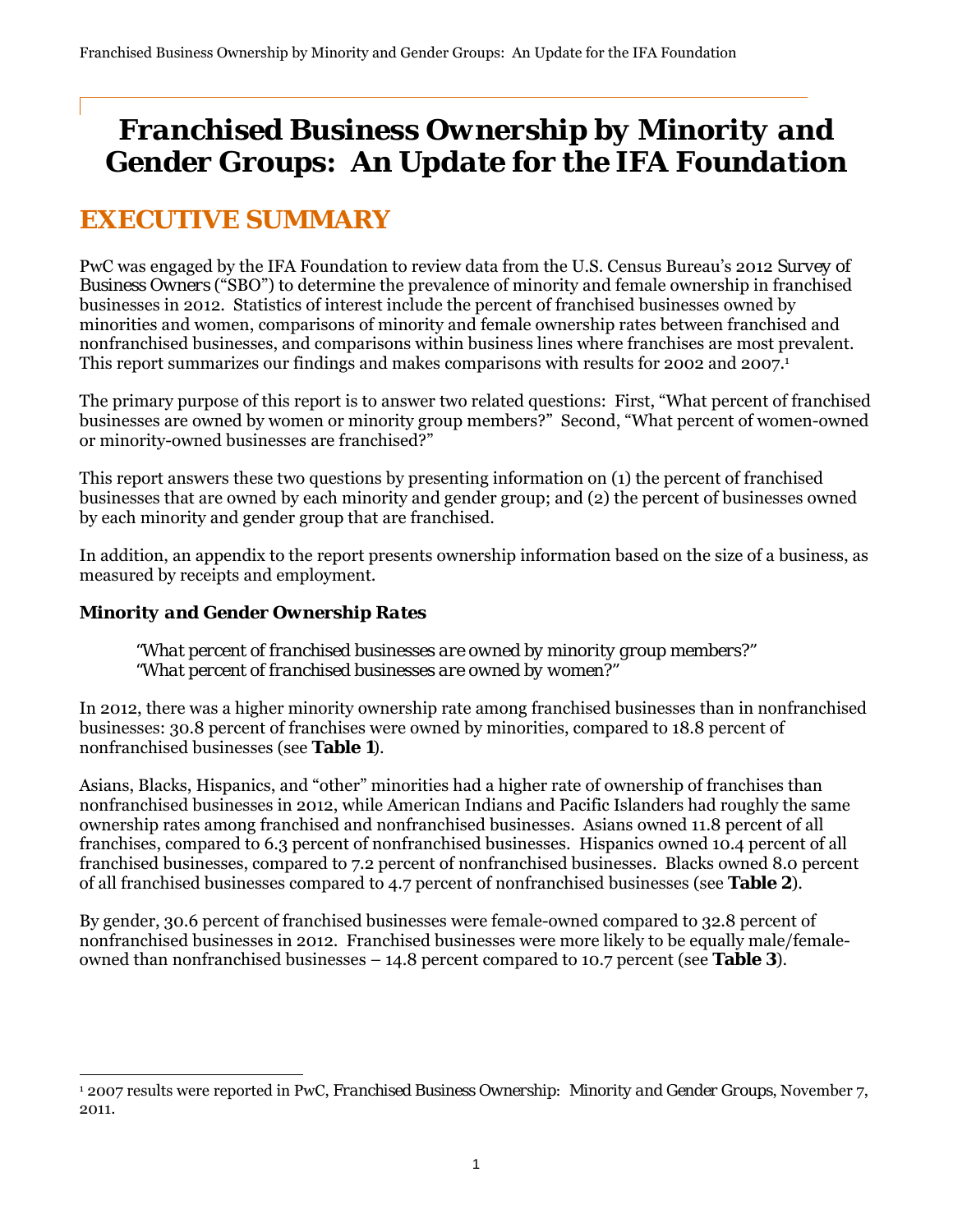Overall, the minority ownership rate for franchised businesses increased by 10.3 percentage points from 20.5 percent in 2007 to 30.8 percent in 2012, an increase in the ownership rate of 50 percent (see **Table 4**).

Over the same period, the minority ownership rate among nonfranchised businesses increased by 4.6 percentage points from 14.2 percent in 2007 to 18.8 percent in 2012, an increase in the ownership rate of 32 percent.

Among franchised businesses, Hispanics experienced the largest increase in ownership rates among minority groups – doubling from 5.2 percent in 2007 to 10.4 percent in 2012. Pacific Islanders experienced the greatest decline in ownership share among franchises – 0.1 percentage points, from 0.3 percent in 2007 to 0.2 percent in 2012.

Female ownership among franchises increased by 10.1 percentage points from 20.5 percent in 2007 to 30.6 percent in 2012, an increase of 49 percent. Equally male/female ownership rates declined by 9.6 percentage points, from 24.4 percent in 2007 to 14.8 percent in 2012.

Overall, the data show that the percentage of franchised businesses that are minority owned has increased since 2002. Hispanic and female ownership rates of franchised businesses have also increased since 2002.

#### *Franchised Business Operation Rates*

*"What percent of minority-owned businesses are franchised?" "What percent of women-owned businesses are franchised?"* 

Overall, in 2012 minority-owned businesses were more likely to be operated as franchises (4.7 percent) than nonminority-owned businesses (2.5 percent) (see **Table 5**). By race, 5.4 percent of all Asian-owned businesses, 4.8 percent of all Black-owned businesses, and 3.1 percent of all Pacific Islander-owned businesses were operated as franchises. In 2012, 4.2 percent of all Hispanic-owned businesses as franchises.

In 2012, and 2.7 percent of female-owned businesses operated as franchises.

The share of minority-owned businesses that operated as a franchise increased by 1.7 percentage points from 3.0 percent in 2007 to 4.7 percent in 2012, a 57 percent increase (see **Table 6**). By race, Blackowned businesses experienced the largest growth in franchised ownership over this period, from 2.9 percent to 4.8 percent, a 66 percent increase. Franchised ownership among Hispanic-owned businesses more than doubled, from 2.0 percent in 2007 to 4.2 percent in 2012.

Minorities were more likely to own a franchised business than a nonfranchised business and minority franchise ownership has grown by 50 percent between 2007 and 2012.

Franchised ownership among female-owned businesses increased from 1.7 percent in 2007 to 2.7 percent in 2012.

Overall, among businesses owned by minorities, an increasing percentage are franchised businesses since 2002. The same trend is found for Hispanic-owned and female-owned as well as for nonminorityowned businesses.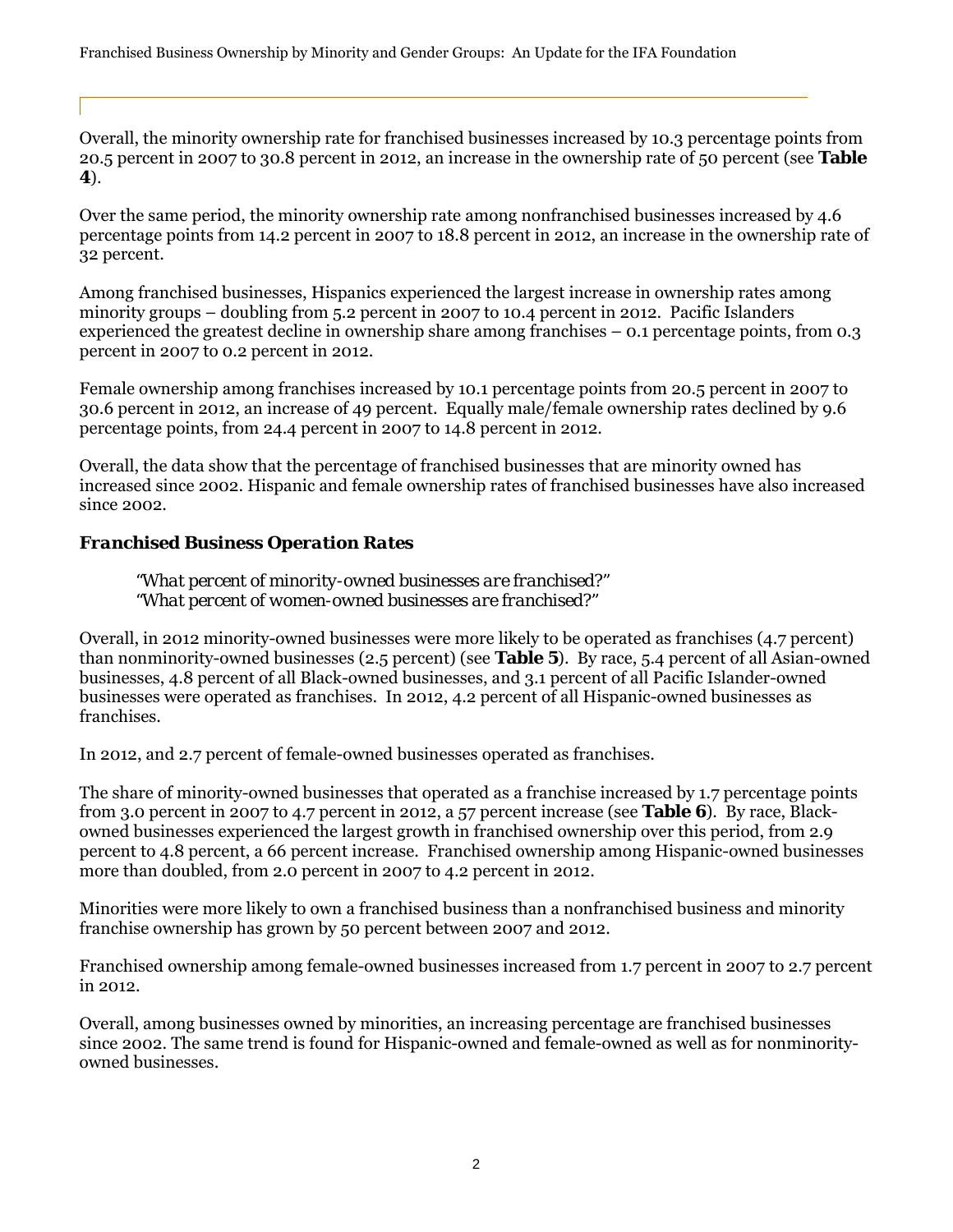## *Franchised Business Ownership by Minority and Gender Groups: An Update for the IFA Foundation*

## *I. INTRODUCTION*

The *Survey of Business Owners* ("SBO"), conducted every five years by the U.S. Census Bureau, provides comprehensive data on the economic and demographic characteristics of more than 27 million U.S. businesses and their owners. Included are all businesses that filed 2012 tax forms as sole proprietorships, partnerships, or corporations and had annual business receipts greater than \$1,000. The SBO covers both firms with paid employees and firms with no paid employees. In addition to information about the business, responding firms were asked to provide information on the characteristics of up to four individuals with the largest ownership shares, including the owners' gender, race, and ethnicity.

Beginning with the 2002 SBO, the survey questionnaire asked respondents to indicate whether or not their business was operated as a franchise. A definition of a "franchise" was not provided on the questionnaire, so a respondent used his/her own understanding of franchises to answer the question. The SBO provides information on the prevalence of franchising by kind of business (all responding firms, firms with paid employees, and firms without paid employees) and by the owners' gender, race, and ethnicity. The SBO data are also categorized by industry and by business size.

Section II of this report provides summary data from the 2012 SBO on the prevalence of minority and gender ownership among franchised businesses, and compares ownership rates for these groups between franchised and nonfranchised businesses. The tabulations presented in this section shed light on the question – "What percent of franchised businesses are owned by women or minority group members?" Minority and gender ownership rates in 2007 and 2012 are compared.

Section III examines businesses classified by minority and gender ownership and considers the prevalence of franchised businesses among these ownership groups. The tabulations presented in this section shed light on the question -- "What percent of women-owned or minority-owned businesses are franchised?" The prevalence of franchised businesses by minority status, race, ethnicity, and gender in 2007 and 2012 are compared.

An appendix to the report presents ownership information based on business size.

#### *Business Ownership*

As stated in the SBO methodology report, business ownership is defined as having 51 percent or more of the stock or equity in the business and is categorized by:

- Gender: male; female; or equally male/female-owned
- Ethnicity: Hispanic or Latino Origin; or Not Hispanic or Latino Origin
- Race: White; Black or African American; American Indian or Alaska Native; Asian; Native Hawaiian or Other Pacific Islander; or "Some Other Race"

Businesses that are equally male-/female-owned and equally minority-/nonminority-owned are counted and tabulated as separate categories.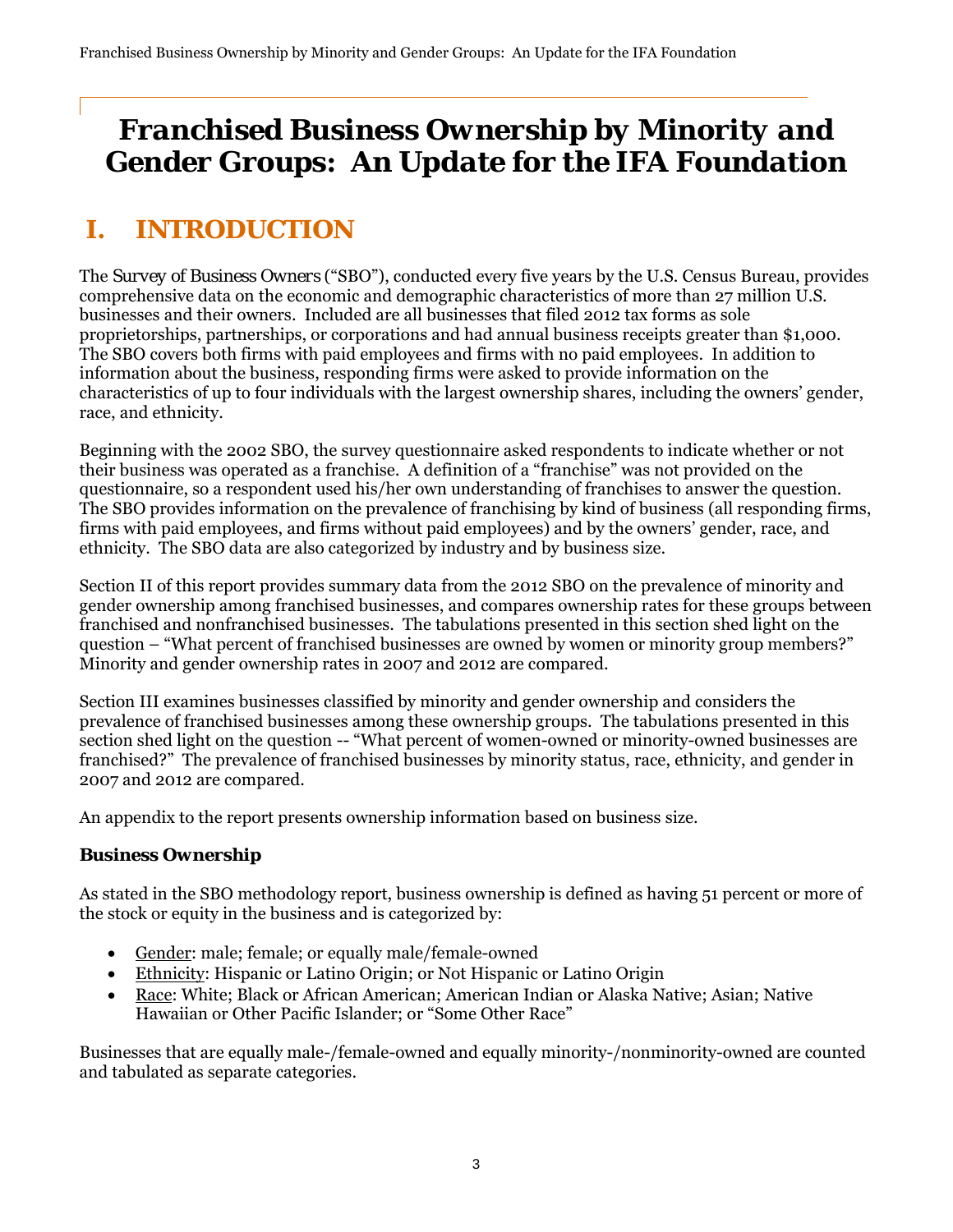Businesses could be tabulated in more than one racial group. This can result because:

- a. the sole owner reported more than one race;
- b. the majority owner reported more than one race;
- c. a majority combination of owners reported more than one race.

To overcome the potential double counting that can occur, SBO defines a "minority-owned" business as one that is at least 51 percent owned by individuals who are either (1) from a racial group other than White or (2) are of Hispanic ethnicity. Conversely, a "nonminority-owned" business is a business that is less than 50 percent owned by individuals who are White and are not of Hispanic ethnicity.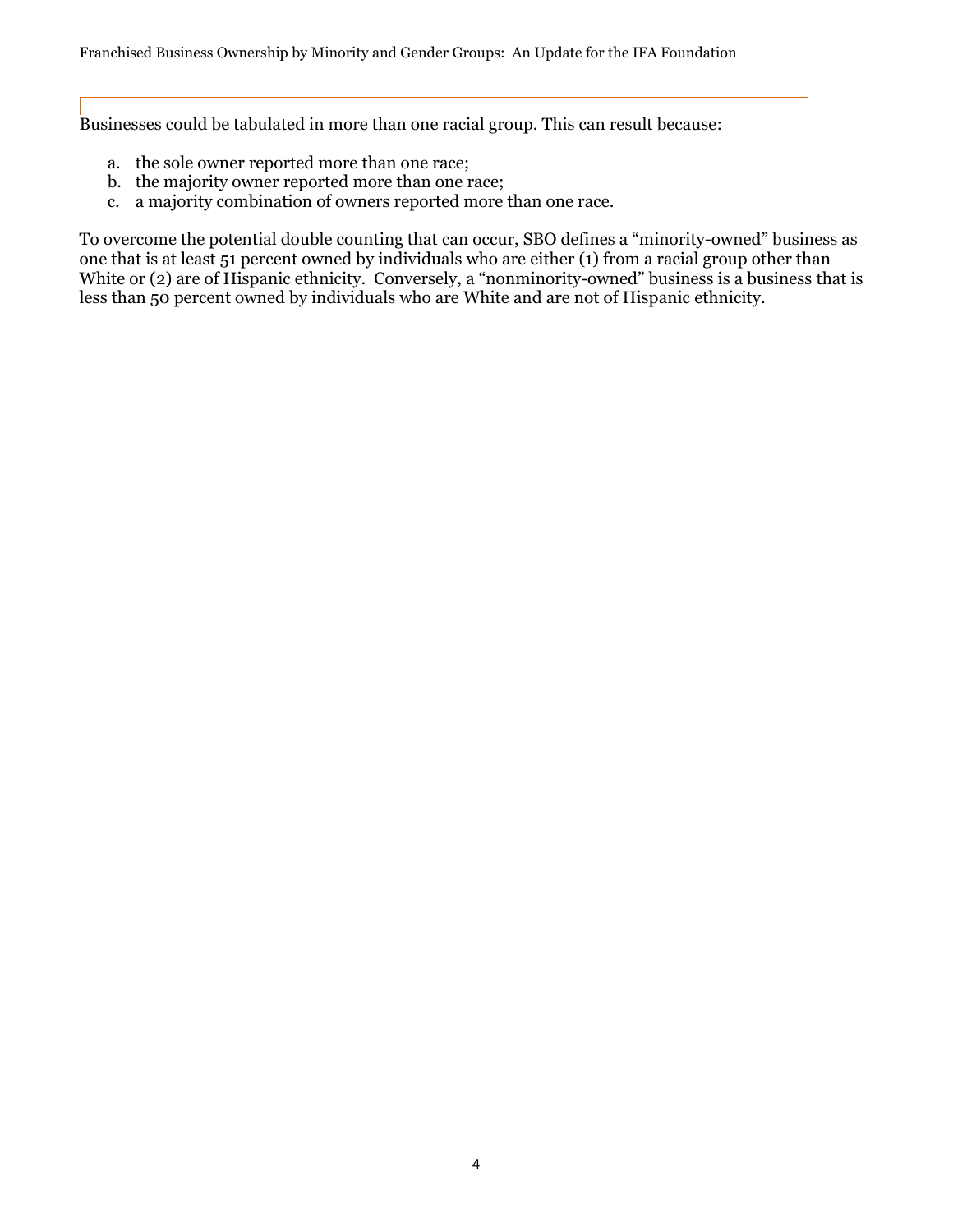### *II. Minority and Gender Ownership within Franchised and Nonfranchised Businesses*

As described in the introduction, this section is designed to answer the question – "What percent of franchised businesses are owned by women or minority group members?"

**Table 1** presents the percent of franchised businesses owned by minority and nonminority group members and provides a comparison of the ownership rates between franchised and nonfranchised businesses. In 2012, 30.8 percent of all franchises were minority-owned, while 18.8 percent of nonfranchised businesses were minority-owned. Minority ownership was higher in franchises than nonfranchises for companies with and without paid employees.

| <b>Business Group</b>         | <b>Minority-</b><br>Owned | <b>Not Minority-</b><br>Owned | <b>Equally Minority /</b><br><b>Nonminority</b> | <b>Firms with Owners</b><br><b>Whose Characteristics</b><br>are Indeterminate |
|-------------------------------|---------------------------|-------------------------------|-------------------------------------------------|-------------------------------------------------------------------------------|
|                               |                           |                               |                                                 |                                                                               |
| All Responding Firms:         |                           |                               |                                                 |                                                                               |
| Franchised                    | 30.8%                     | 65.7%                         | 1.2%                                            | 2.3%                                                                          |
| Nonfranchised                 | 18.8%                     | 78.2%                         | 1.0%                                            | 1.9%                                                                          |
| Firms with Paid Employees:    |                           |                               |                                                 |                                                                               |
| Franchised                    | 22.6%                     | 72.7%                         | 1.7%                                            | $3.0\%$                                                                       |
| Nonfranchised                 | 14.9%                     | 80.7%                         | 1.3%                                            | 3.2%                                                                          |
| Firms without Paid Employees: |                           |                               |                                                 |                                                                               |
| Franchised                    | 36.0%                     | 61.2%                         | 0.9%                                            | 1.9%                                                                          |
| Nonfranchised                 | 19.9%                     | 77.6%                         | 0.9%                                            | 1.6%                                                                          |

#### **Table 1. ─ Minority Ownership Franchised and Nonfranchised Businesses, 2012**

Source: PwC calculations based on data from the 2012 Survey of Business Owners. Note: Rows may not sum to 100 percent due to rounding.

**Table 2** presents the percent of franchised businesses owned by members of various minority groups. The franchised business ownership rates for nonwhite racial groups in 2012 ranged from two-tenths of one percent for Native Hawaiians and Other Pacific Islanders up to 11.8 percent for Asians. With respect to ethnicity, 10.4 percent of all franchised businesses were owned by Hispanics or Latinos.

Among minority groups, Asians have the largest difference in the ownership percentages between franchised and nonfranchised businesses – Asians owned 11.8 percent of franchised businesses compared to 6.3 percent of nonfranchised businesses in 2012.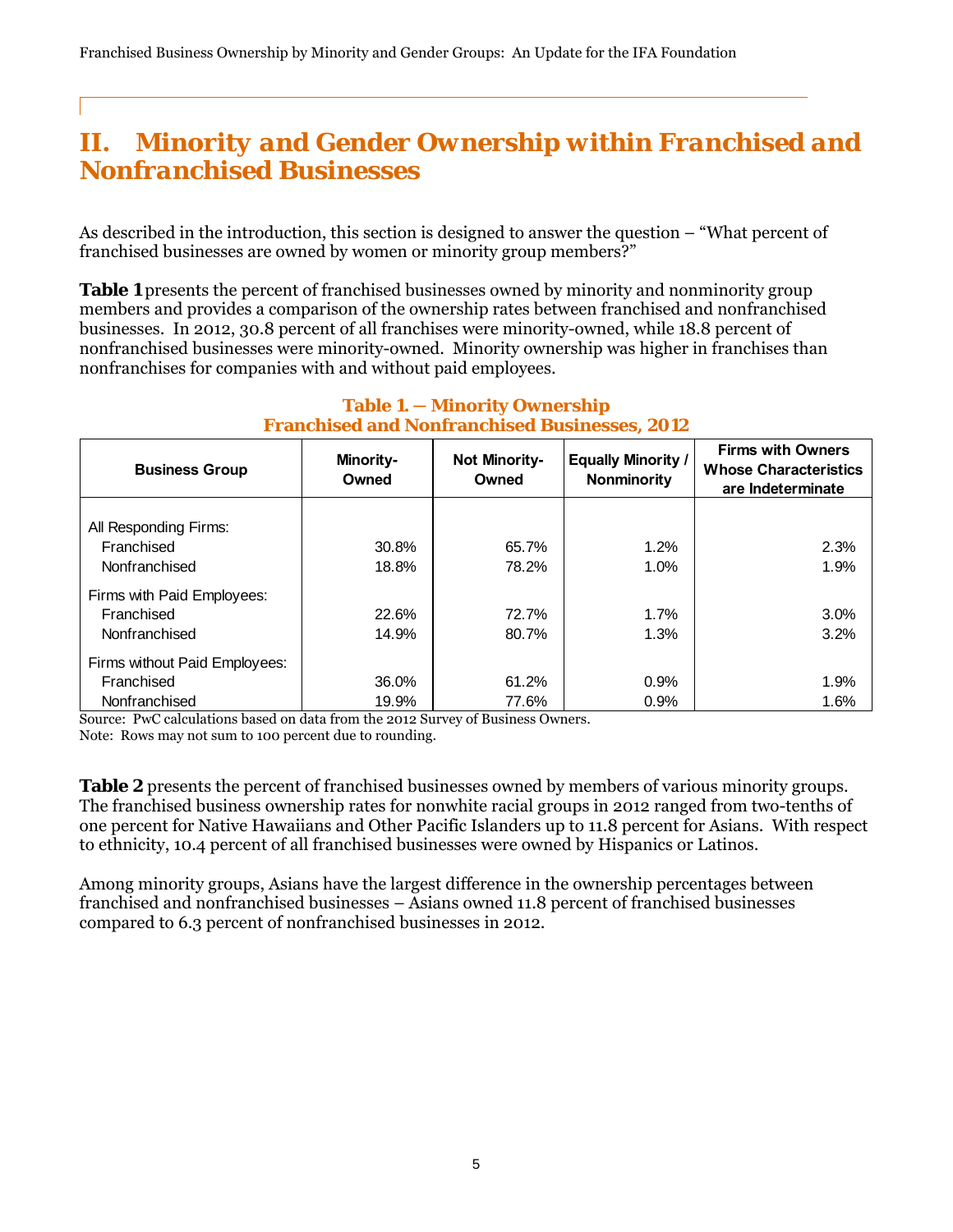| <b>Franchised and Nonfranchised Businesses, 2012</b> |                    |                 |                                                                       |      |                                               |                                    |
|------------------------------------------------------|--------------------|-----------------|-----------------------------------------------------------------------|------|-----------------------------------------------|------------------------------------|
| <b>Business Group</b>                                | Hispanic-<br>Owned | Asian-<br>Owned | American<br><b>Black-</b><br>Indian-<br>Owned<br>Owned <sup>(1)</sup> |      | <b>Pacific</b><br>Islander-<br>Owned $^{(2)}$ | <b>Other</b><br>Minority-<br>Owned |
| All Responding Firms:                                |                    |                 |                                                                       |      |                                               |                                    |
| Franchised                                           | 10.4%              | 11.8%           | 8.0%                                                                  | 0.8% | 0.2%                                          | 4.4%                               |
| Nonfranchised                                        | 7.2%               | 6.3%            | 4.7%                                                                  | 0.8% | 0.2%                                          | 2.1%                               |
| Firms with Paid Employees:                           |                    |                 |                                                                       |      |                                               |                                    |
| Franchised                                           | 4.6%               | 14.6%           | 2.5%                                                                  | 0.4% | 0.1%                                          | 1.8%                               |
| Nonfranchised                                        | 4.7%               | 7.9%            | 1.8%                                                                  | 0.5% | 0.1%                                          | 1.3%                               |
| Firms without Paid Employees:                        |                    |                 |                                                                       |      |                                               |                                    |
| Franchised                                           | 14.1%              | 10.0%           | 11.5%                                                                 | 1.0% | 0.2%                                          | 6.0%                               |
| Nonfranchised                                        | 7.9%               | 5.8%            | 5.5%                                                                  | 0.9% | 0.2%                                          | 2.3%                               |

#### **Table 2. ─ Ownership by Minority Group Franchised and Nonfranchised Businesses, 2012**

Source: PwC calculations based on data from the 2012 Survey of Business Owners.

Note: Numbers do not add to minority-owned totals in Table 1 because a business can be counted in more than one racial group.

(1) Includes Alaskan Natives; (2) Includes Native Hawaiians.

**Table 3** is similar to the Table 1, but it provides information on ownership by gender in franchised and nonfranchised businesses. In 2012, 30.6 percent of franchised businesses were female-owned compared to 32.8 percent of nonfranchised businesses. Franchised businesses were more likely to be equally male/female-owned than nonfranchised businesses (14.8 percent compared to 10.7 percent).

#### **Table 3. ─ Ownership by Gender Franchised and Nonfranchised Businesses, 2012**

| <b>Business Group</b>         | Male-Owned | <b>Female-Owned</b> | <b>Equally Male-/</b><br><b>Female-Owned</b> |
|-------------------------------|------------|---------------------|----------------------------------------------|
| All Responding Firms:         |            |                     |                                              |
| Franchised                    | 52.3%      | 30.6%               | 14.8%                                        |
| Nonfranchised                 | 54.6%      | 32.8%               | 10.7%                                        |
|                               |            |                     |                                              |
| Firms with Paid Employees:    |            |                     |                                              |
| Franchised                    | 60.1%      | 16.8%               | 20.1%                                        |
| Nonfranchised                 | 63.4%      | 19.7%               | 13.8%                                        |
| Firms without Paid Employees: |            |                     |                                              |
| Franchised                    | 47.3%      | 39.4%               | 11.4%                                        |
| Nonfranchised                 | 52.3%      | 36.3%               | 9.8%                                         |

Source: PwC calculations based on data from the 2012 Survey of Business Owners.

Note: Gender group percentages do not add to 100 percent within a franchised or nonfranchised group because businesses whose owners' characteristics are indeterminate are not shown.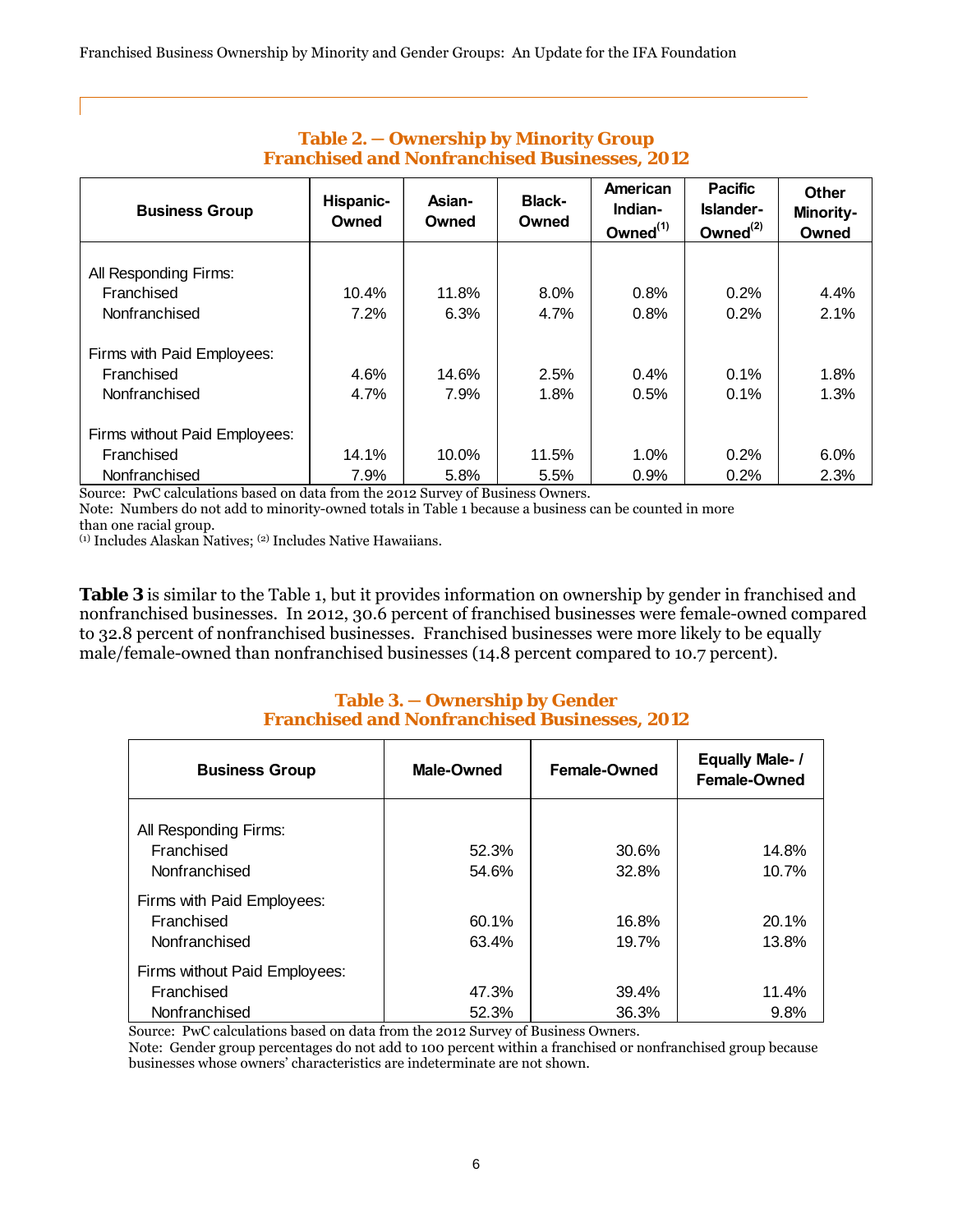**Table 4** compares ownership percentages for franchised businesses in 2007 and 2012. Overall, the minority ownership rate for franchised businesses increased by 10.3 percentage points from 20.5 percent in 2007 to 30.8 percent in 2012, an increase of 50 percent. By race, the "Other" minority group experienced the largest increase in ownership share among franchises − from 0.5 percent in 2007 to 4.4 percent in 2012, an increase of 3.9 percentage points. By ethnicity, the share of franchised businesses owned by Hispanics doubled from 5.2 percent in 2007 to 10.4 percent in 2012.

| <b>Business Group</b>                                     | 2002  | 2007  | 2012  | Change<br>(2007 to 2012) |
|-----------------------------------------------------------|-------|-------|-------|--------------------------|
|                                                           |       |       |       |                          |
| Minority Status:                                          |       |       |       |                          |
| Minority-Owned                                            | 19.3% | 20.5% | 30.8% | 10.3%                    |
| Equally Minority/Non-Minority                             | n.a.  | 2.2%  | 1.2%  | $-1.0%$                  |
| Not Minority-Owned                                        | 79.2% | 71.1% | 65.7% | $-5.4%$                  |
| Race:                                                     |       |       |       |                          |
| Asian-Owned                                               | 8.9%  | 10.4% | 11.8% | 1.4%                     |
| <b>Black-Owned</b>                                        | 4.4%  | 4.9%  | 8.0%  | 3.1%                     |
| American Indian-Owned <sup>(1)</sup>                      | 0.8%  | 0.5%  | 0.8%  | 0.2%                     |
| Pacific Islander-Owned <sup>(2)</sup>                     | 0.2%  | 0.3%  | 0.2%  | $-0.1%$                  |
| <b>Other Minority-Owned</b>                               | n.a.  | 0.5%  | 4.4%  | 3.9%                     |
| Ethnicity:                                                |       |       |       |                          |
| Hispanic-Owned                                            | 5.8%  | 5.2%  | 10.4% | 5.2%                     |
| Equally Hispanic/Non-Hispanic                             | n.a.  | 1.1%  | 0.8%  | $-0.3%$                  |
| Non-Hispanic-Owned                                        | 91.9% | 87.5% | 86.5% | $-1.0%$                  |
|                                                           |       |       |       |                          |
| Gender:                                                   |       |       |       |                          |
| Male-Owned                                                | 57.2% | 48.9% | 52.3% | 3.4%                     |
| Female-Owned                                              | 25.0% | 20.5% | 30.6% | 10.1%                    |
| Equally Male-/Female-Owned                                | 17.1% | 24.4% | 14.8% | $-9.6%$                  |
| Firms with Owners whose Characteristics are Indeterminate | 2.9%  | 6.2%  | 2.3%  | $-3.9%$                  |
| Memo:                                                     |       |       |       |                          |
| 50% or More Female-Owned                                  | 42.1% | 44.9% | 45.4% | 0.5%                     |

#### **Table 4. ─ Minority, Ethnic, and Gender Ownership in Franchised Businesses, All Responding Firms, 2002, 2007 and 2012**

Source: PwC calculations based on data from the 2002, 2007 and 2012 Survey of Business Owners. Note: Ownership percentages with minority, ethnic, and gender groups do not add to 100 percent.

(1) Includes Alaskan Natives; (2) Includes Native Hawaiians.

The share of franchises that were female-owned increased by 10.1 percentage points from 20.5 percent in 2007 to 30.6 percent in 2012, an increase of 49 percent. However, over the same period, the share of franchised businesses that were equally male-/female-owned declined by 9.6 percentage points, from 24.4 percent to 14.8 percent, a decline of 39.2 percent. Overall, the percent of franchises that were at least 50 percent female-owned increased from 44.9 percent in 2007 to 45.4 percent in 2012.

There was a 3.9 percentage point decrease in the share of franchises whose owners' characteristics were indeterminate between 2007 and 2012.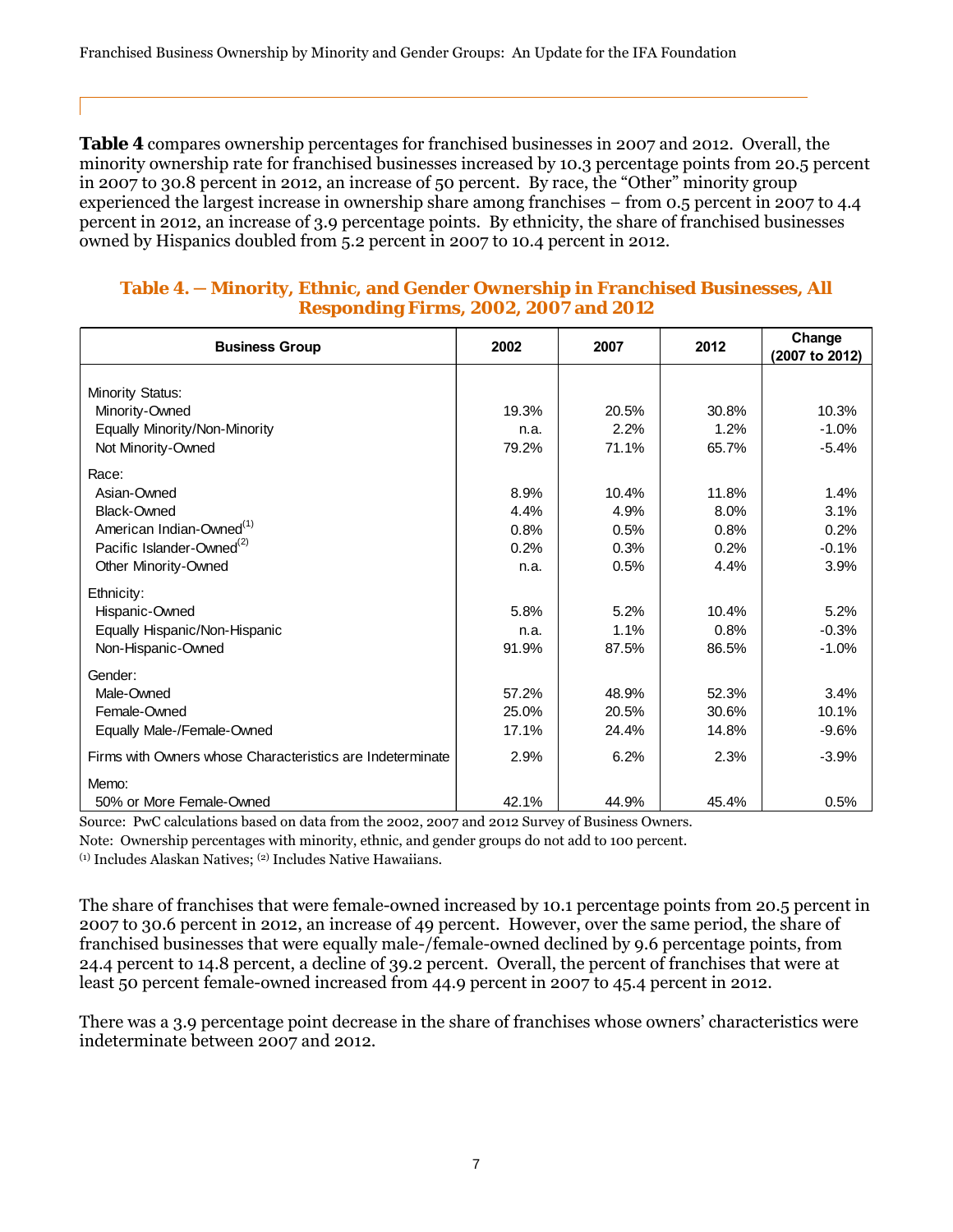## *III. Franchised Businesses among Minority and Gender Groups*

The previous section examined the percent of franchised businesses that are owned by minority and gender group. This section alternatively asks the question "What percent of women-owned or minorityowned businesses are franchised?"

In 2012, 4.7 percent of all minority-owned businesses were franchised, compared to 2.5 percent of businesses that were not minority-owned (see **Table 5**).

| <b>Business Group</b>                                     | <b>All Firms</b> | <b>Firms with</b><br>Paid<br><b>Employees</b> | <b>Firms without</b><br>Paid<br><b>Employees</b> |
|-----------------------------------------------------------|------------------|-----------------------------------------------|--------------------------------------------------|
| All Responding Firms:                                     | 2.9%             | 5.3%                                          | 2.3%                                             |
| <b>Minority Status:</b>                                   |                  |                                               |                                                  |
| Minority-Owned                                            | 4.7%             | 7.8%                                          | 4.1%                                             |
| Equally Minority/Non-Minority                             | 3.5%             | 7.0%                                          | 1.8%                                             |
| Not Minority-Owned                                        | 2.5%             | 4.8%                                          | 1.8%                                             |
| Race:                                                     |                  |                                               |                                                  |
| White-Owned                                               | 2.5%             | 4.8%                                          | 1.9%                                             |
| Asian-Owned                                               | 5.4%             | 9.4%                                          | 3.9%                                             |
| <b>Black-Owned</b>                                        | 4.8%             | 7.4%                                          | 4.6%                                             |
| American Indian-Owned <sup>(1)</sup>                      | 2.8%             | 4.6%                                          | 2.5%                                             |
| Pacific Islander-Owned <sup>(2)</sup>                     | 3.1%             | 3.4%                                          | 3.1%                                             |
| <b>Other Minority-owned</b>                               | 5.9%             | 7.6%                                          | 5.7%                                             |
| Ethnicity:                                                |                  |                                               |                                                  |
| Hispanic-Owned                                            | 4.2%             | 5.2%                                          | 4.0%                                             |
| Equally Hispanic/Non-Hispanic                             | 4.3%             | 7.0%                                          | 2.9%                                             |
| Non-Hispanic-Owned                                        | 2.8%             | 5.3%                                          | 2.1%                                             |
| Gender:                                                   |                  |                                               |                                                  |
| Male-Owned                                                | 2.8%             | 5.0%                                          | 2.1%                                             |
| Female-Owned                                              | 2.7%             | 4.6%                                          | 2.5%                                             |
| Equally Male-/Female-Owned                                | 4.0%             | 7.5%                                          | 2.7%                                             |
| Firms with Owners whose Characteristics are Indeterminate | 3.5%             | 5.0%                                          | 2.7%                                             |
| Memo:                                                     |                  |                                               |                                                  |
| 50% or More Female-Owned                                  | 3.1%             | 5.8%                                          | 2.5%                                             |

#### **Table 5. ─ Percentage of Businesses in Franchised Form by Type of Owner, 2012**

Source: PwC calculations based on data from the 2012 Survey of Business Owners.

(1) Includes Alaskan Natives; (2) Includes Native Hawaiians.

By race, franchising was most prevalent among "Other" minority businesses: 5.9 percent of all "Other" minority-owned businesses were operated as franchises in 2012, compared to 5.4 percent of Asianowned businesses, 4.8 percent of Black-owned businesses, and 2.5 percent of White-owned businesses.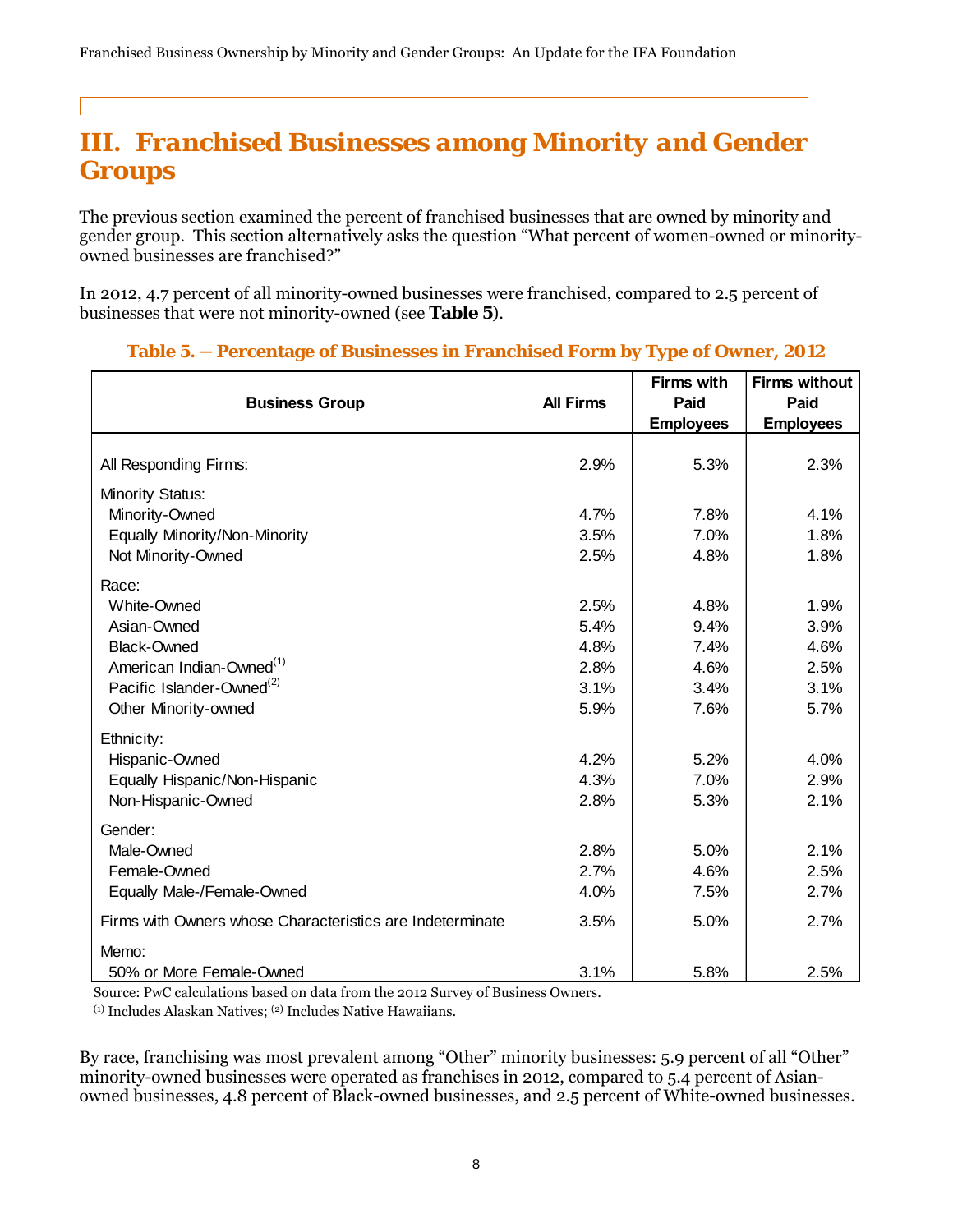In terms of ethnicity, there is a 1.4 percentage point difference in the prevalence of franchising among Hispanic-owned and non-Hispanic-owned businesses (about 4.2 percent of Hispanic-owned businesses were operated as a franchise, while 2.8 percent of non-Hispanic-owned business were operated as such). 4.3 percent of businesses that are equally Hispanic/non-Hispanic-owned businesses were operated as a franchise.

There is little difference in the rate of franchising between female-owned firms and male-owned firms, although a slightly higher percent of male-owned firms operated as franchises in 2012 (2.8 percent of male-owned businesses versus 2.7 percent of female-owned businesses operated as franchises). However, franchising was more prevalent in firms that were equally male/female-owned (4.0 percent of these businesses operated as franchises in 2012).

Results are also separately reported for businesses with paid employees and for businesses without paid employees.

**Table 6** compares franchise ratios within minority, ethnic, and gender groups in 2002, 2007 and 2012. Overall, the share of minority-owned firms that operated as a franchise increased by 1.7 percentage points from 3.0 percent in 2007 to 4.7 percent in 2012, an increase of 54.5 percent. By race, Blackowned firms experienced the greatest increase in the percent operated as a franchise, increasing from 2.9 percent in 2007 to 4.8 percent in 2012, a 66 percent increase. The franchise ratio for Asian-owned firms increased by 0.9 percentage points over this period. By gender group, the franchise ratio for male-owned businesses increased by 0.8 percentage points while female-owned increased by one percentage point between 2007 and 2012. The franchise ratio for equally male/female-owned businesses increased by 1.2 percent.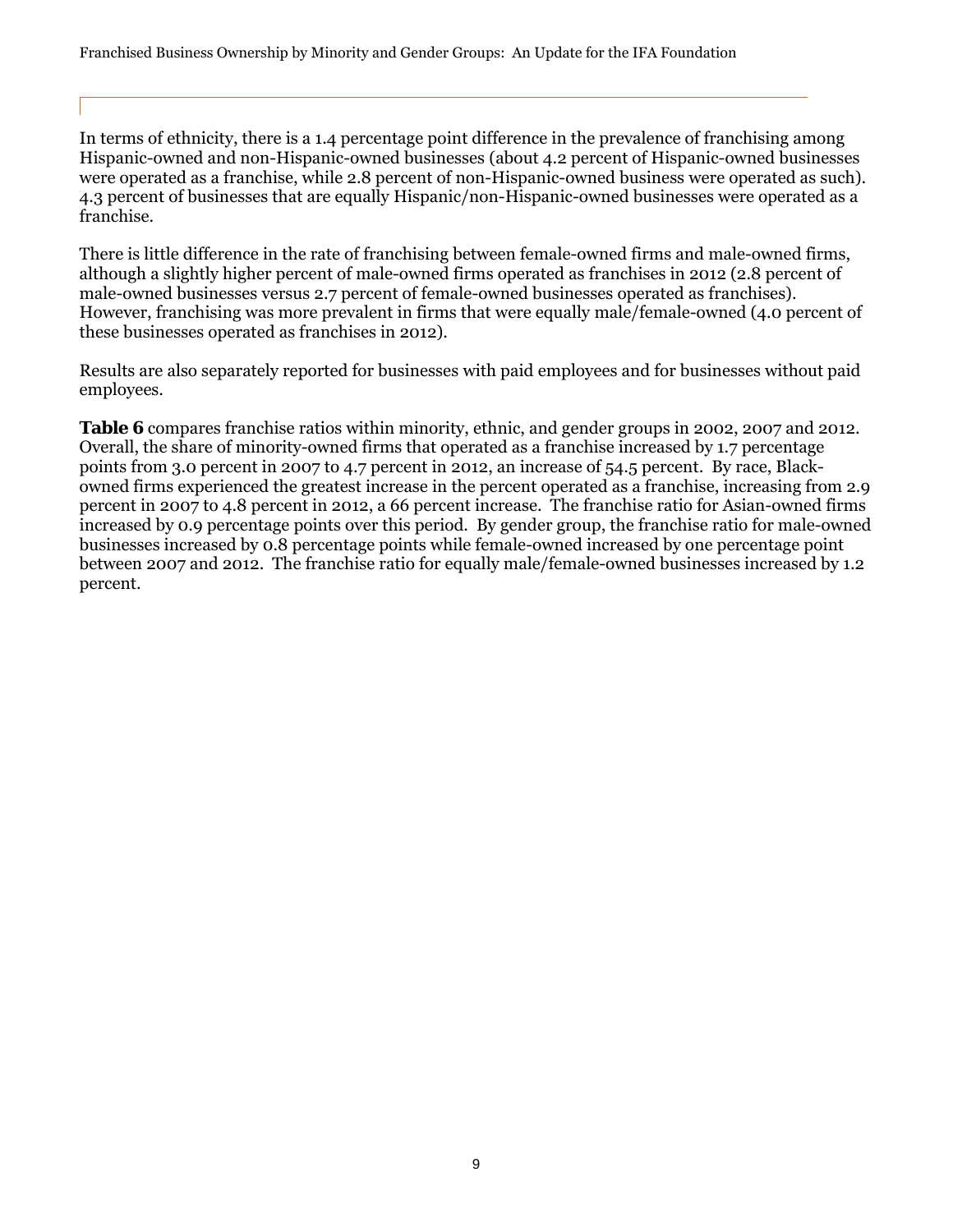| <b>Business Group</b>                                     | 2002 | 2007 | 2012 | Change<br>$(2007 - 2012)$ |
|-----------------------------------------------------------|------|------|------|---------------------------|
| All Responding Firms:                                     | 1.9% | 2.1% | 2.9% | 0.8%                      |
| <b>Minority Status:</b>                                   |      |      |      |                           |
| Minority-Owned                                            | 2.7% | 3.0% | 4.7% | 1.7%                      |
| Equally Minority/Non-Minority Owned                       | n.a. | 3.1% | 3.5% | 0.4%                      |
| Not Minority-Owned                                        | 1.8% | 1.9% | 2.5% | 0.5%                      |
| Race:                                                     |      |      |      |                           |
| White-Owned                                               | 1.8% | 1.9% | 2.5% | 0.6%                      |
| Asian-Owned                                               | 3.9% | 4.5% | 5.4% | 0.9%                      |
| <b>Black-Owned</b>                                        | 2.3% | 2.9% | 4.8% | 2.0%                      |
| American Indian-Owned <sup>(1)</sup>                      | 1.9% | 1.8% | 2.8% | 1.0%                      |
| Pacific Islander-Owned <sup>(2)</sup>                     | 3.0% | 5.1% | 3.1% | $-2.0%$                   |
| <b>Other Minority-Owned</b>                               | n.a. | 3.7% | 5.9% | 2.2%                      |
| Ethnicity:                                                |      |      |      |                           |
| Hispanic-Owned                                            | 2.1% | 2.0% | 4.2% | 2.2%                      |
| Equally Hispanic/Non-Hispanic                             | n.a  | 2.9% | 4.3% | 1.4%                      |
| Non-Hispanic-Owned                                        | 1.9% | 2.1% | 2.8% | 0.7%                      |
| Gender:                                                   |      |      |      |                           |
| Male-Owned                                                | 1.9% | 2.0% | 2.8% | 0.8%                      |
| Female-Owned                                              | 1.7% | 1.7% | 2.7% | 1.0%                      |
| Equally Male-/Female-Owned                                | 2.7% | 2.8% | 4.0% | 1.2%                      |
| Firms with Owners whose Characteristics are Indeterminate | 1.9% | 2.5% | 3.5% | 0.9%                      |
| Memo:                                                     |      |      |      |                           |
| 50% or More Female-Owned                                  | 2.0% | 2.2% | 3.1% | 0.9%                      |

#### **Table 6. ─ Percentage of Franchised Businesses within Minority, Ethnic, and Gender Groups, All Firms, 2002, 2007, and 2012**

Source: PwC calculations based on data from the 2002, 2007 and 2012 Survey of Business Owners. (1) Includes Alaskan Natives; (2) Includes Native Hawaiians.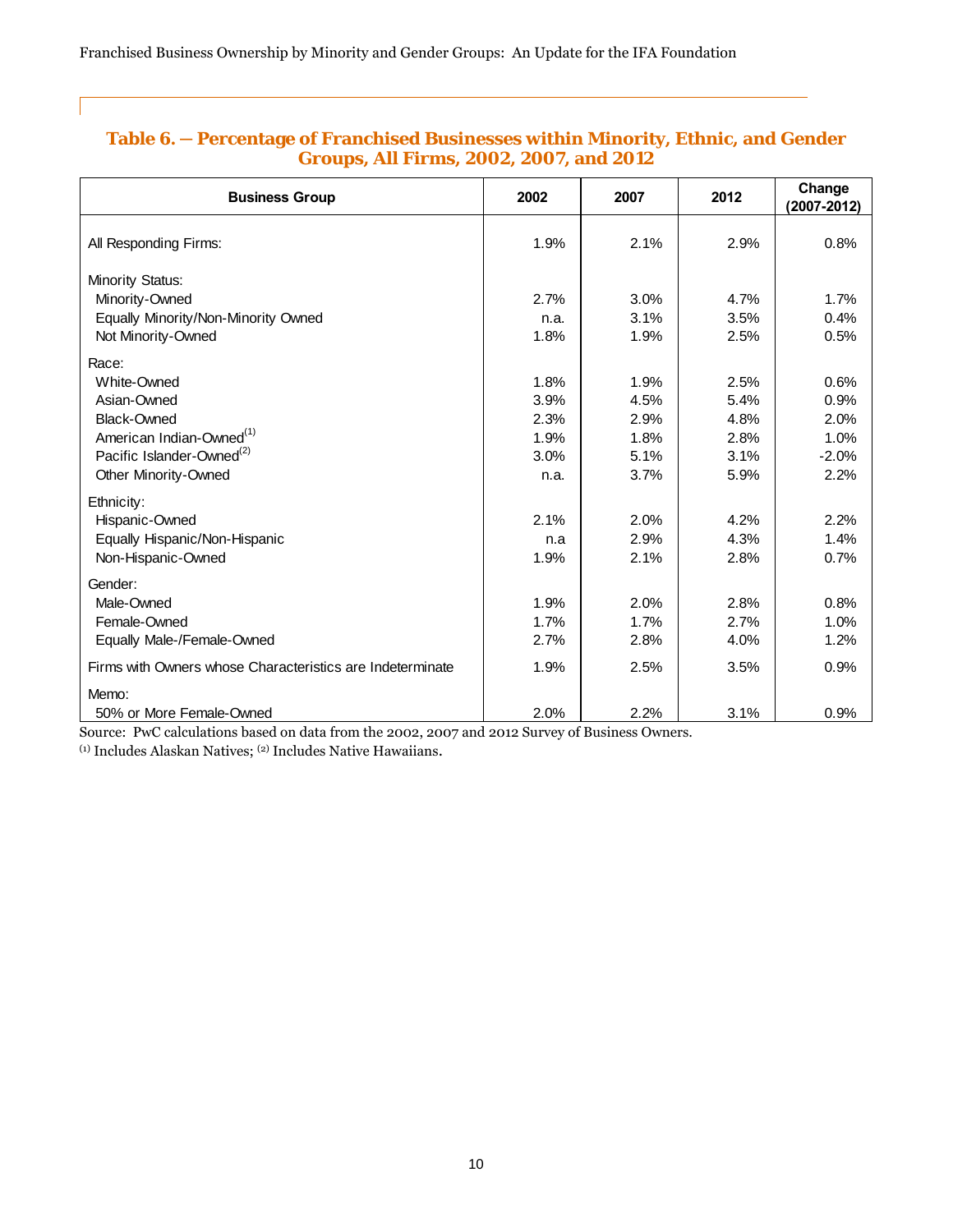## *APPENDIX – Size of Business Comparisons*

This appendix provides detail on racial, ethnic, and gender group ownership rates and franchised business operation rates by the size of business. Business size is measured in two ways: (1) by the size of annual receipts reported and (2) by the number of employees.

#### *A. Race, Ethnicity, and Gender Ownership within Franchised and Nonfranchised Businesses: By Size of Business Receipts*

**Table 7** provides comparisons of racial, ethnic, and gender ownership rates for franchised and nonfranchised businesses by receipt size. This table answers questions such as "What percent of franchised businesses of a given receipt size are owned by women or minority group members?"

To simplify the amount of information presented, the table does not show all possible racial, ethnic, and gender groups. Instead, the table reports the percent of nonwhite-owned firms, Hispanic-owned firms and female-owned firms in each receipt size class for franchised and nonfranchised firms.2 The table is also limited to businesses with paid employees.

As shown in Table 7, the percentage of nonwhite-owned businesses was greater in franchised than in nonfranchised businesses across all receipt size classes in 2012. To some extent, the higher nonwhite ownership percentages of franchised businesses are driven by the higher ownership rates of franchises by Asians identified in Table 2. There is no apparent trend in the differences between franchised and nonfranchised businesses for Hispanic or female owners across receipt size.

Graphical representations of the data in Table 7 are provided in **Figure 1**, **Figure 2**, and **Figure 3** for nonwhite owners, Hispanic owners, and female owners, respectively. As shown in Figure 1, nonwhite ownership declines for both franchised and nonfranchised businesses as the receipt size of the business exceeds \$500,000. As shown in Figure 2 and Figure 3, there is a more pronounced downward trend in Hispanic ownership and female ownership beginning at about \$50,000 in receipts for both franchised and nonfranchised businesses.

 $\overline{\phantom{a}}$ 

<sup>2</sup> To calculate the percent of nonwhite-owned businesses, the White-owned and the indeterminate-group-owned percentages were subtracted from 100 percent. This may understate the percentage of nonwhite-owned firms because a business could be counted within the White group and any of the other racial groups.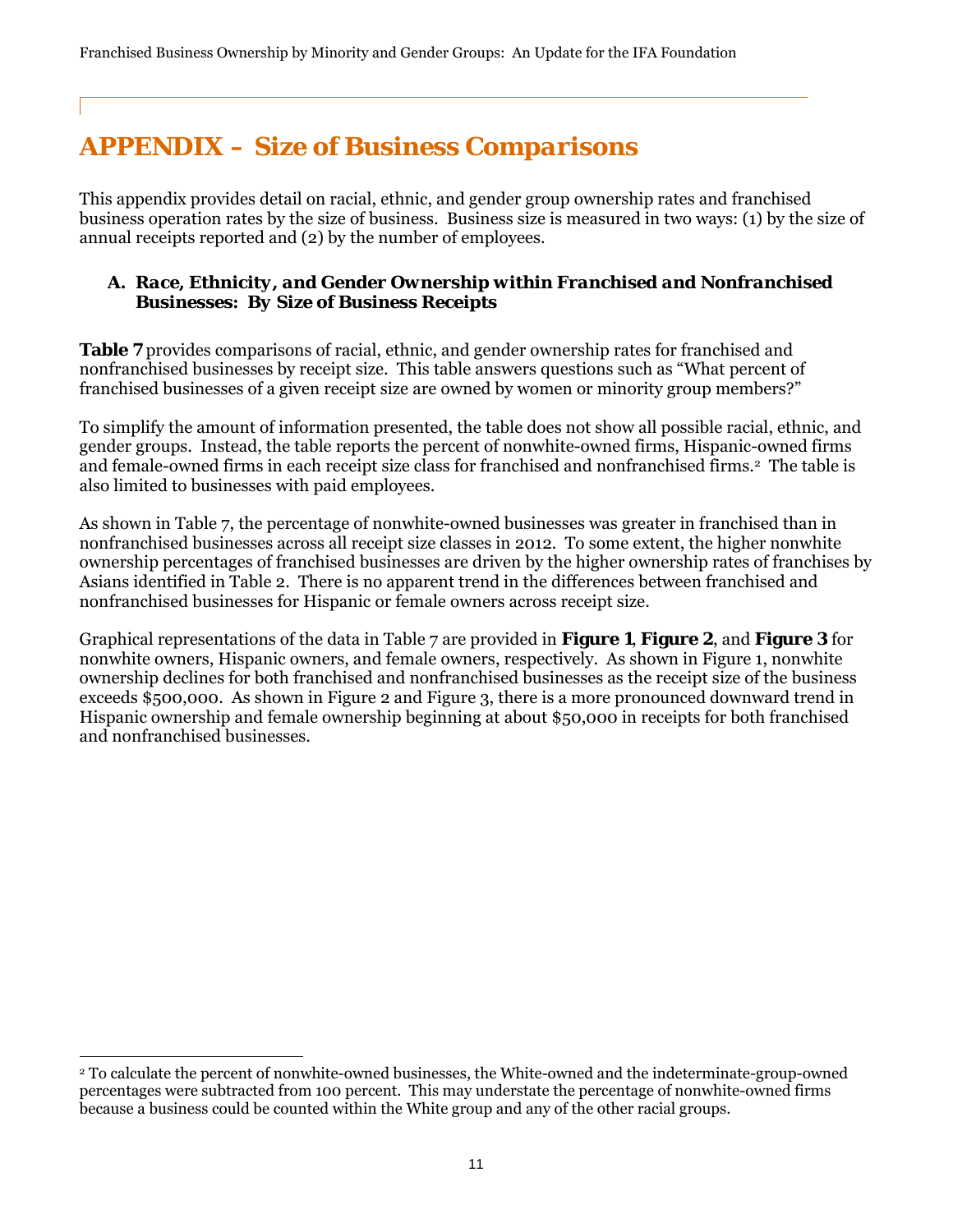|                                                 | Businesses with Paid Employees, 2012 |                                           |                     |  |  |  |  |  |
|-------------------------------------------------|--------------------------------------|-------------------------------------------|---------------------|--|--|--|--|--|
| <b>Business Group by</b><br><b>Receipt Size</b> | Nonwhite-<br>Owned $^{(1)}$          | <b>Hispanic or</b><br><b>Latino-Owned</b> | <b>Female-Owned</b> |  |  |  |  |  |
| Less than \$5,000                               |                                      |                                           |                     |  |  |  |  |  |
| Franchised                                      | 27.0%                                | 9.5%                                      | 42.2%               |  |  |  |  |  |
| Nonfranchised                                   | 13.0%                                | 7.0%                                      | 32.4%               |  |  |  |  |  |
| \$5,000 to \$9,999                              |                                      |                                           |                     |  |  |  |  |  |
| Franchised                                      | 24.9%                                | 6.8%                                      | 30.5%               |  |  |  |  |  |
| Nonfranchised                                   | 12.5%                                | 4.9%                                      | 28.6%               |  |  |  |  |  |
| \$10,000 to \$24,999                            |                                      |                                           |                     |  |  |  |  |  |
| Franchised                                      | 21.5%                                | 5.9%                                      | 31.4%               |  |  |  |  |  |
| Nonfranchised                                   | 12.2%                                | 5.9%                                      | 30.8%               |  |  |  |  |  |
| \$25,000 to \$49,999                            |                                      |                                           |                     |  |  |  |  |  |
| Franchised                                      | 16.8%                                | 8.4%                                      | 29.0%               |  |  |  |  |  |
| Nonfranchised                                   | 11.8%                                | 5.4%                                      | 28.8%               |  |  |  |  |  |
| \$50,000 to \$99,999                            |                                      |                                           |                     |  |  |  |  |  |
| Franchised                                      | 23.7%                                | 7.3%                                      | 26.8%               |  |  |  |  |  |
| Nonfranchised                                   | 12.0%                                | 5.5%                                      | 28.7%               |  |  |  |  |  |
| \$100,000 to \$249,999                          |                                      |                                           |                     |  |  |  |  |  |
| Franchised                                      | 21.7%                                | 5.8%                                      | 23.9%               |  |  |  |  |  |
| Nonfranchised                                   | 13.0%                                | 5.3%                                      | 23.1%               |  |  |  |  |  |
| \$250,000 to \$499,999                          |                                      |                                           |                     |  |  |  |  |  |
| Franchised                                      | 24.9%                                | 4.9%                                      | 18.3%               |  |  |  |  |  |
| Nonfranchised                                   | 12.5%                                | 4.9%                                      | 18.8%               |  |  |  |  |  |
| \$500,000 to \$999,999                          |                                      |                                           |                     |  |  |  |  |  |
| Franchised                                      | 20.3%                                | 4.1%                                      | 13.5%               |  |  |  |  |  |
| Nonfranchised                                   | 11.6%                                | 4.6%                                      | 16.1%               |  |  |  |  |  |
| \$1,000,000 or more                             |                                      |                                           |                     |  |  |  |  |  |
| Franchised                                      | 16.0%                                | 3.3%                                      | 10.9%               |  |  |  |  |  |
| Nonfranchised                                   | 8.6%                                 | 3.3%                                      | 12.3%               |  |  |  |  |  |
| <b>All Firms</b>                                |                                      |                                           |                     |  |  |  |  |  |
| Franchised                                      | 20.0%                                | 4.6%                                      | 16.8%               |  |  |  |  |  |
| Nonfranchised                                   | 11.4%                                | 4.7%                                      | 19.7%               |  |  |  |  |  |

#### **Table 7. ─ Racial, Ethnic, and Gender Ownership by Receipt Size, Businesses with Paid Employees, 2012**

Source: PwC calculations based on data from the 2012 Survey of Business Owners. (1) Counts of nonwhite-owned businesses derived by subtracting white-owned businesses from all businesses which were classifiable by race, ethnicity, and gender.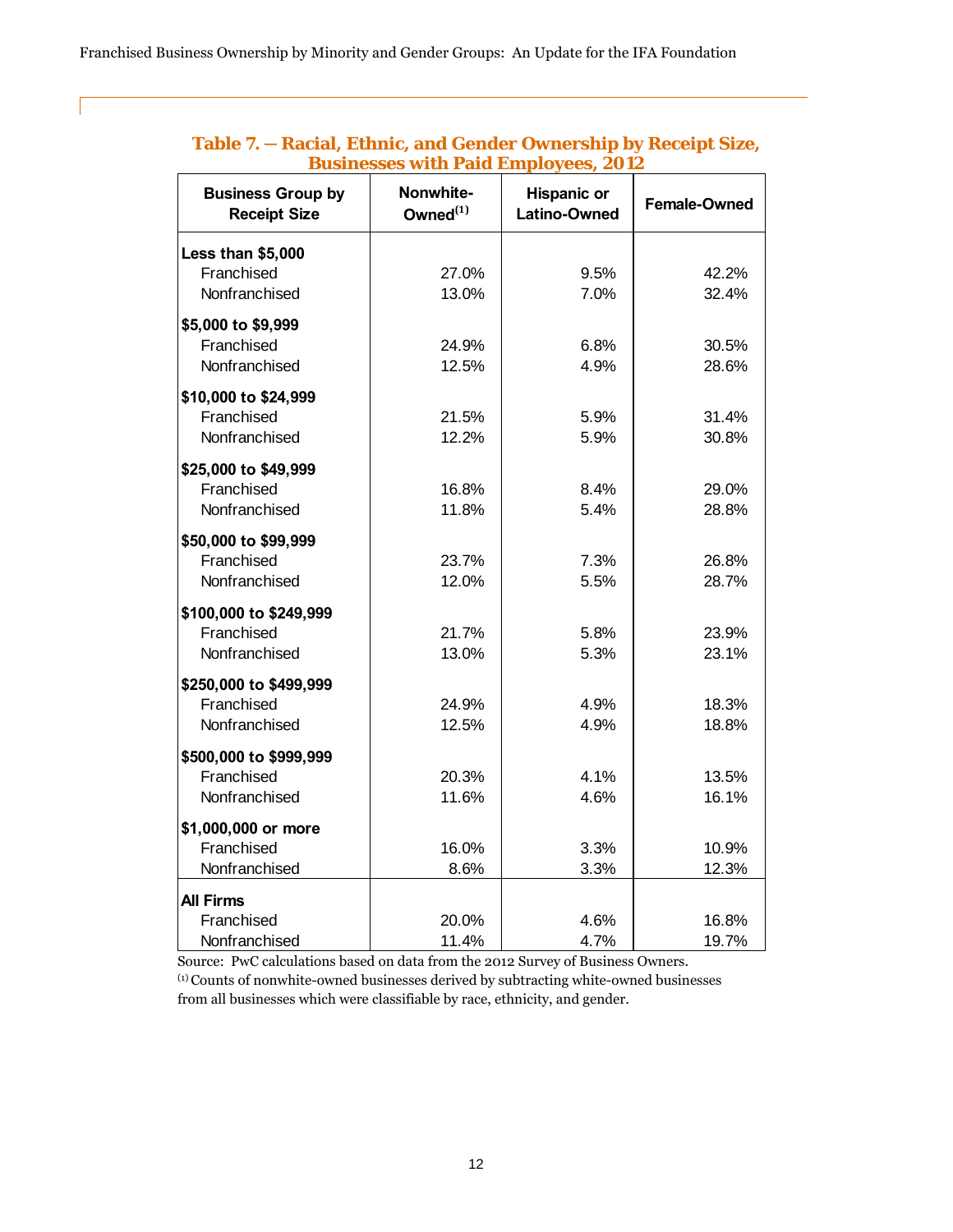

**Businesses with Paid Employees, 2012** 

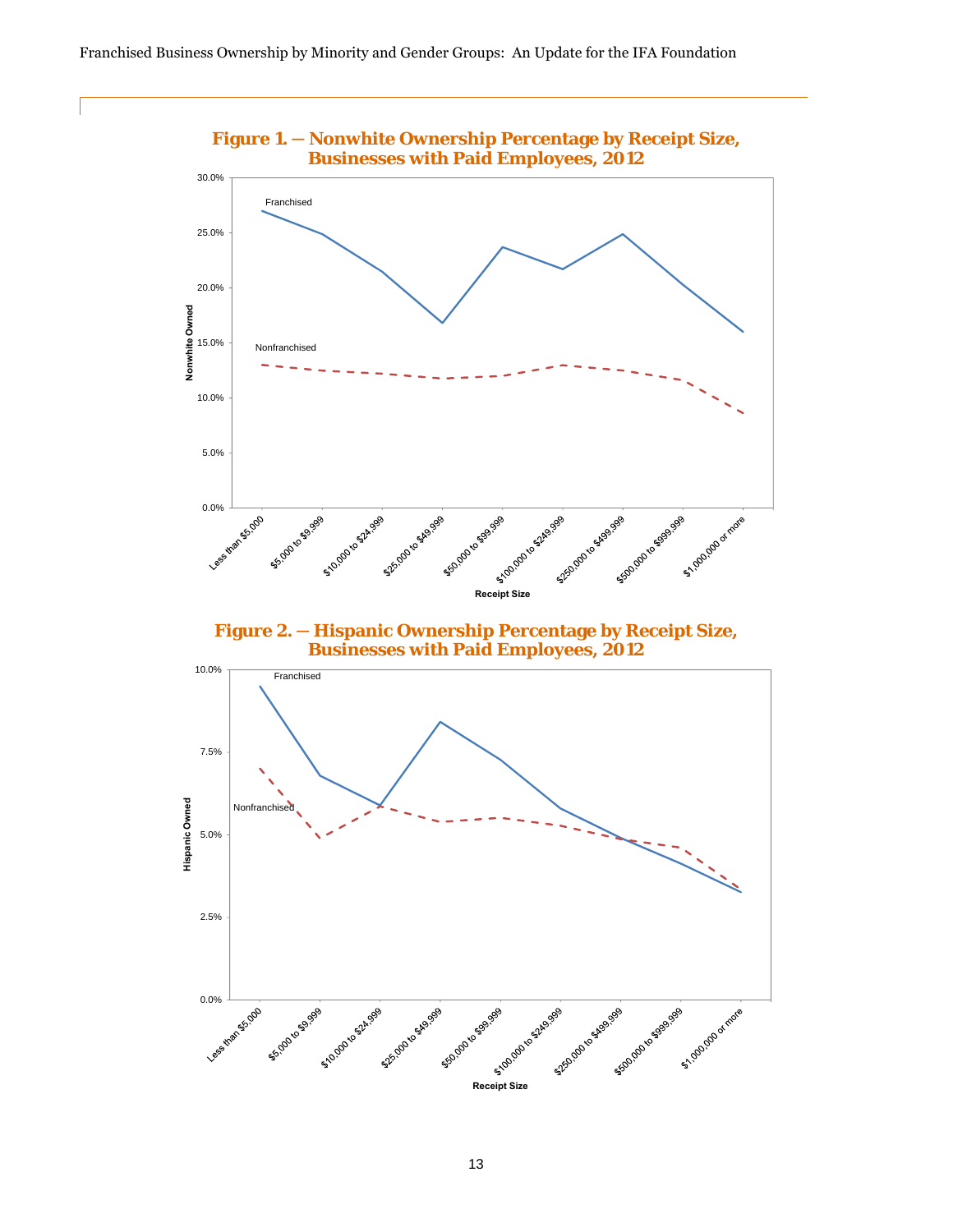

**Figure 3. ─ Female Ownership Percentage by Receipt Size, Businesses with Paid Employees, 2012** 

**Table 8** is similar to Table 7 except that it uses employment size to compare the ownership rates of franchised and nonfranchised businesses with paid employees. As was the case with receipt size classes, the percent of nonwhite-owned businesses was greater in franchised than in nonfranchised businesses across all employment size classes in 2012. In general, the nonwhite, Hispanic, and female ownership percentages decrease as the employment size of a business increases. This holds true for both franchised and nonfranchised businesses.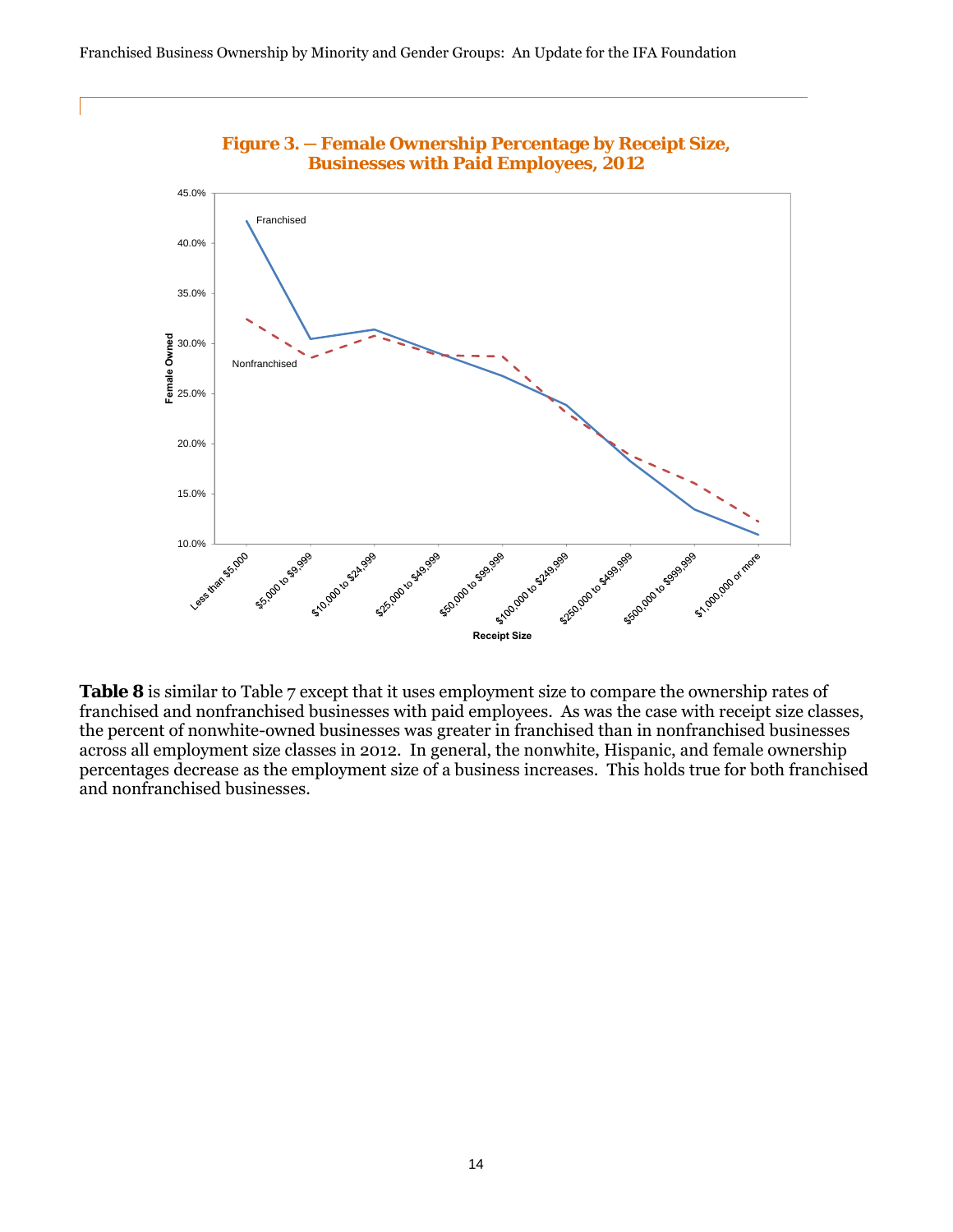| <b>Business Group by</b><br><b>Employment Size</b> | Nonwhite-<br>Owned $^{(1)}$ | <b>Hispanic or</b><br>Latino-Owned | <b>Female-Owned</b> |
|----------------------------------------------------|-----------------------------|------------------------------------|---------------------|
| Firms with no employees                            |                             |                                    |                     |
| Franchised                                         | 22.5%                       | 5.9%                               | 19.9%               |
| Nonfranchised                                      | 12.8%                       | 5.8%                               | 22.4%               |
| 1 to $4$                                           |                             |                                    |                     |
| Franchised                                         | 21.0%                       | 6.2%                               | 19.6%               |
| Nonfranchised                                      | 12.3%                       | 4.9%                               | 21.2%               |
| 5 to 9                                             |                             |                                    |                     |
| Franchised                                         | 26.2%                       | 4.4%                               | 16.8%               |
| Nonfranchised                                      | 11.2%                       | 4.5%                               | 18.6%               |
| 10 to 19                                           |                             |                                    |                     |
| Franchised                                         | 21.1%                       | 3.7%                               | 17.7%               |
| Nonfranchised                                      | 9.8%                        | 4.1%                               | 16.8%               |
| 20 to 49                                           |                             |                                    |                     |
| Franchised                                         | 13.1%                       | 3.1%                               | 11.8%               |
| Nonfranchised                                      | 7.8%                        | 3.4%                               | 14.4%               |
| 50 to 99                                           |                             |                                    |                     |
| Franchised                                         | 10.6%                       | 2.0%                               | 10.0%               |
| Nonfranchised                                      | 6.1%                        | 2.9%                               | 11.8%               |
| 100 or 499                                         |                             |                                    |                     |
| Franchised                                         | 8.4%                        | 2.9%                               | 11.7%               |
| Nonfranchised                                      | 4.5%                        | 2.2%                               | 11.4%               |
| 500 or more                                        |                             |                                    |                     |
| Franchised                                         | 11.5%                       | 1.7%                               | 6.8%                |
| Nonfranchised                                      | 2.8%                        | 1.4%                               | 6.5%                |
| <b>All Firms</b>                                   |                             |                                    |                     |
| Franchised                                         | 20.0%                       | 4.6%                               | 16.8%               |
| Nonfranchised                                      | 11.4%                       | 4.7%                               | 19.7%               |

#### **Table 8. ─ Racial, Ethnic, and Gender Ownership by Employment Size, Businesses with Paid Employees, 2012**

Source: PwC calculations based on data from the 2012 Survey of Business Owners. (1) Counts of nonwhite-owned businesses derived by subtracting white-owned businesses from all businesses which were classifiable by race, ethnicity, and gender.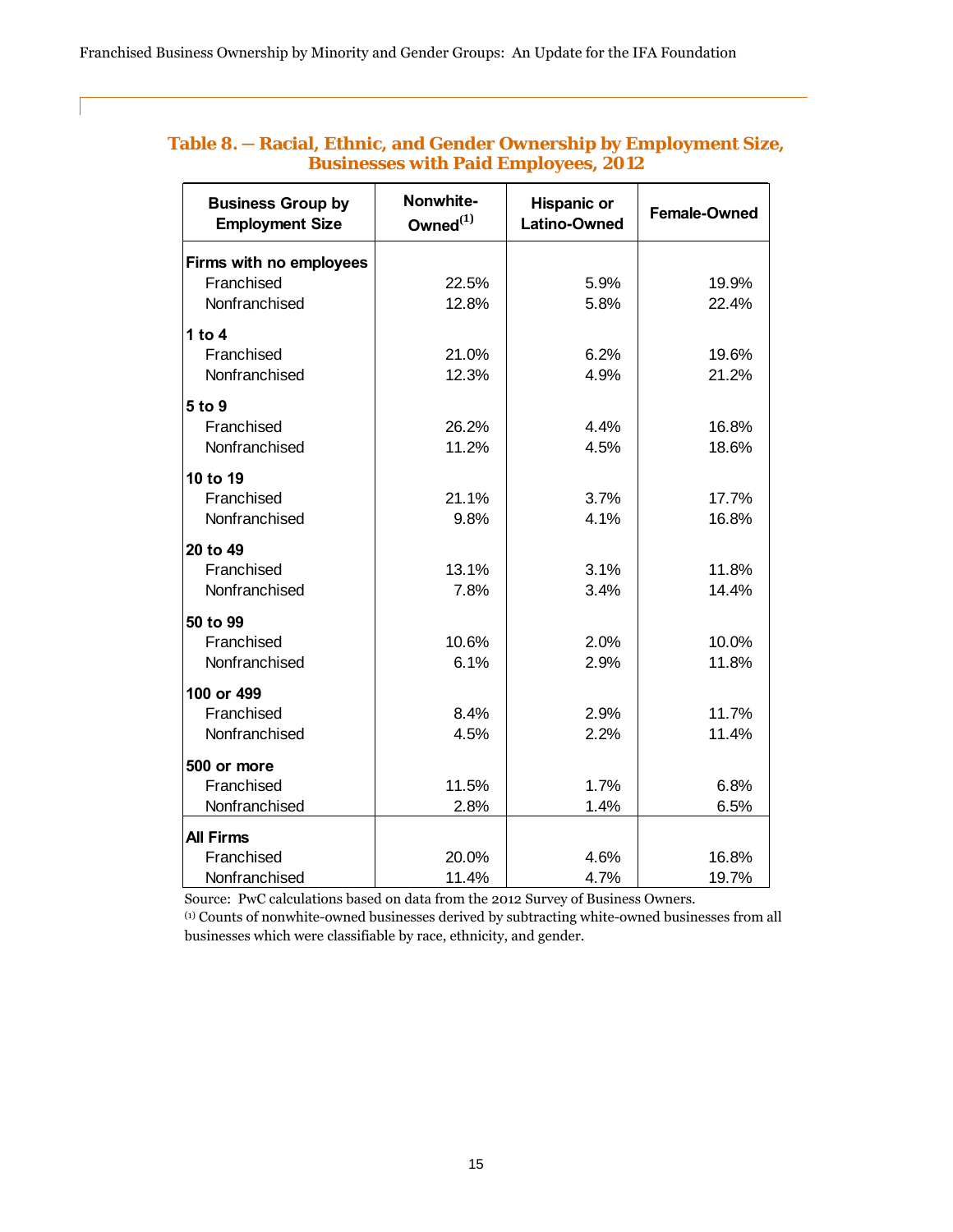#### *B. Franchised Businesses Among Minority and Gender Groups: By Size of Business Receipts*

**Table 9** shows the percent of businesses with paid employees that operated as franchises within racial, ethnic, and gender groups by receipt size classes. This table answers questions such as "What percent of women-owned or nonwhite-owned businesses of a given receipt size are franchised?" **Figure 4** is a graphical representation of these data.

As shown below, bigger businesses are generally more likely to be franchised. For example, of nonwhiteowned businesses with annual receipts between \$5,000 and \$250,000 and with paid employees, 4.3 percent to 7.6 percent were operated as a franchise in 2012, while approximately 13 percent of nonwhiteowned businesses with paid employees and annual receipts of \$1,000,000 or more operated as a franchise.

| <b>Receipt Size</b>    | Nonwhite-<br>$Owned^{(1)}$ | <b>Hispanic or</b><br><b>Latino-Owned</b> | Female-<br>Owned |
|------------------------|----------------------------|-------------------------------------------|------------------|
|                        |                            |                                           |                  |
| Less than $$5,000$     | 6.8%                       | 4.6%                                      | 4.4%             |
| \$5,000 to \$9,999     | 7.6%                       | 5.4%                                      | 4.2%             |
| \$10,000 to \$24,999   | 5.5%                       | 3.2%                                      | 3.2%             |
| \$25,000 to \$49,999   | 4.3%                       | 4.6%                                      | 3.0%             |
| \$50,000 to \$99,999   | 5.6%                       | 3.8%                                      | 2.7%             |
| \$100,000 to \$249,999 | 6.4%                       | 4.3%                                      | 4.1%             |
| \$250,000 to \$499,999 | 10.0%                      | 5.3%                                      | 5.1%             |
| \$500,000 to \$999,999 | 10.7%                      | 5.8%                                      | 5.4%             |
| \$1,000,000 or more    | 13.0%                      | 7.3%                                      | 6.7%             |
| All Firms              | 8.9%                       | 5.2%                                      | 4.6%             |

#### **Table 9. ─ Percentage of Businesses in Franchised Form by Receipt Size, Businesses with Paid Employees, 2012**

Source: PwC calculations based on data from the 2012 Survey of Business Owners. (1) Counts of nonwhite-owned businesses derived by subtracting white-owned businesses from all businesses which were classifiable by race, ethnicity, and gender.

**Table 10** reports the percent of businesses that operated as a franchise for different racial groups by receipt size class, providing some additional detail on the nonwhite franchised business ownership rates reported in Table 9. Similar to Table 9, this table answers questions such as "What percent of businesses owned by a specific racial group and of a given receipt size are franchised?"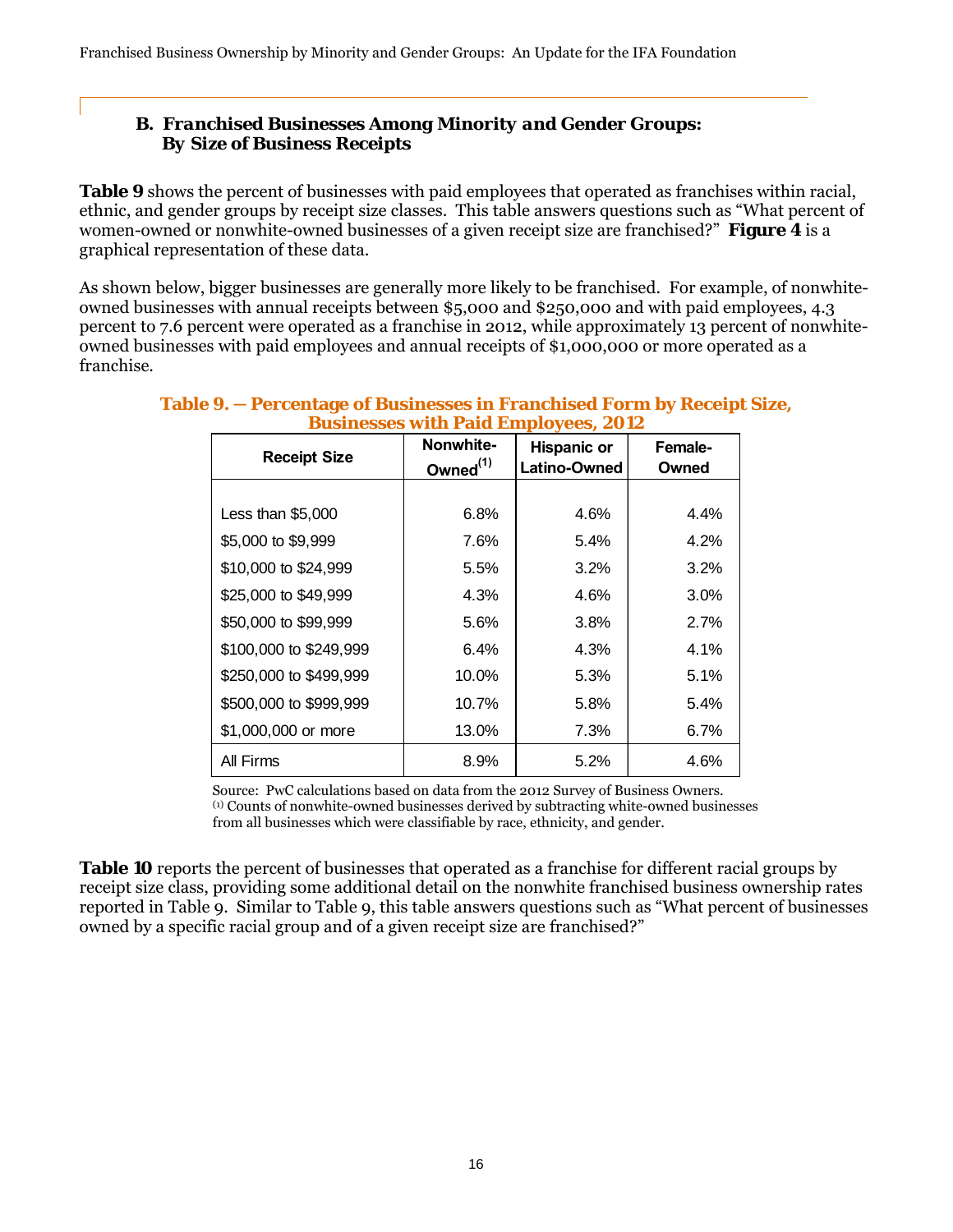

**Figure 4. ─ Percentage of Businesses in Franchised Form by Receipt Size,** 

| Table 10. – Percentage of Businesses in Franchised Form by Receipt Size, |  |  |
|--------------------------------------------------------------------------|--|--|
| <b>Nonwhite-Owned Businesses with Paid Employees, 2012</b>               |  |  |

| <b>Receipt Size</b>    | Asian-<br>Owned | <b>Black-</b><br>Owned | American<br>Indian-<br>Owned $^{(1)}$ | <b>Pacific</b><br>Islander-<br>Owned $^{(2)}$ | <b>Other</b><br>Minority-<br>Owned |
|------------------------|-----------------|------------------------|---------------------------------------|-----------------------------------------------|------------------------------------|
|                        |                 |                        |                                       |                                               |                                    |
| Less than $$5,000$     | 8.6%            | 5.2%                   | 0.0%                                  | $0.0\%$                                       | 1.3%                               |
| \$5,000 to \$9,999     | 6.4%            | 9.8%                   | 5.2%                                  | $0.0\%$                                       | 8.9%                               |
| \$10,000 to \$24,999   | 4.3%            | 6.7%                   | 1.8%                                  | 26.7%                                         | 5.1%                               |
| \$25,000 to \$49,999   | 5.0%            | 3.1%                   | 0.6%                                  | 0.0%                                          | 2.8%                               |
| \$50,000 to \$99,999   | 5.2%            | 6.5%                   | 2.7%                                  | $0.0\%$                                       | 5.2%                               |
| \$100,000 to \$249,999 | 6.5%            | 6.2%                   | 3.2%                                  | 0.5%                                          | 5.4%                               |
| \$250,000 to \$499,999 | 10.3%           | 8.3%                   | 5.2%                                  | 1.0%                                          | 7.5%                               |
| \$500,000 to \$999,999 | 11.6%           | 7.1%                   | 9.1%                                  | 2.6%                                          | 8.4%                               |
| \$1,000,000 or more    | 13.7%           | 11.9%                  | 6.0%                                  | 8.7%                                          | 13.6%                              |
| All Firms              | 9.4%            | 7.4%                   | 4.6%                                  | 3.4%                                          | 7.6%                               |

Source: PwC calculations based on data from the 2012 Survey of Business Owners.

(1) Includes Alaskan Natives; (2) Includes Native Hawaiians.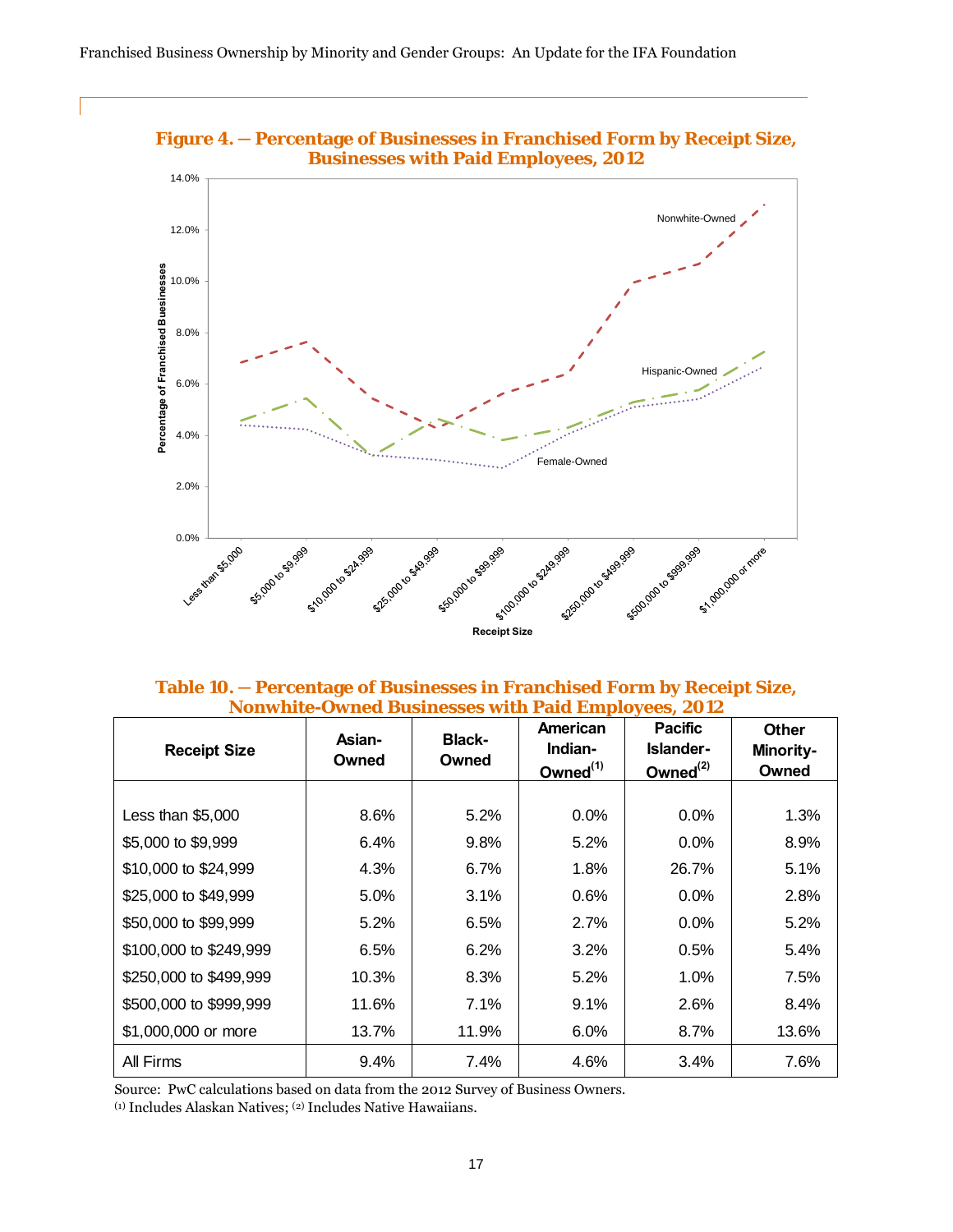**Table 11** shows the percent of businesses operated as a franchise within racial, ethnic, and gender groups by employment size classes. This table answers questions such as "What percent of womenowned or nonwhite-owned businesses of a given employment size are franchised?" **Figure 5** is a graphical representation of these data.

In 2012, the percent of franchised business generally increases as the employment size increases. The highest percentage of franchised businesses occurred for Nonwhite-owned businesses with 500 or more employees (30.1 percent). For Hispanic-owned businesses, the highest percentage of franchised businesses occurred in firms with 100 to 499 employees (15.4 percent). Female-owned businesses with 100 to 499 employees had 12.5 percent of businesses operated as a franchise.

#### **Table 11. ─ Percentage of Businesses in Franchised Form by Employment Size, Businesses with Paid Employees, 2012**

| <b>Employment Size</b>  | Nonwhite-<br>Owned $^{(1)}$ | <b>Hispanic or</b><br><b>Latino-Owned</b> | Female-<br>Owned |  |
|-------------------------|-----------------------------|-------------------------------------------|------------------|--|
|                         |                             |                                           |                  |  |
| Firms with no employees | 6.8%                        | 4.1%                                      | 3.6%             |  |
| 1 to $4$                | 5.4%                        | 4.1%                                      | 3.0%             |  |
| 5 to 9                  | 12.9%                       | 5.9%                                      | 5.4%             |  |
| 10 to 19                | 17.1%                       | 8.0%                                      | 9.2%             |  |
| 20 to 49                | 18.8%                       | 10.9%                                     | 10.1%            |  |
| 50 to 99                | 20.8%                       | 9.3%                                      | 11.3%            |  |
| 100 to 499              | 20.5%                       | 15.4%                                     | 12.5%            |  |
| 500 or more             | 30.1%                       | 11.2%                                     | 10.0%            |  |
| All Firms               | 8.9%                        | 5.2%                                      | 4.6%             |  |

Source: PwC calculations based on data from the 2012 Survey of Business Owners. (1) Counts of nonwhite-owned businesses derived by subtracting white-owned businesses from all businesses which were classifiable by race, ethnicity, and gender.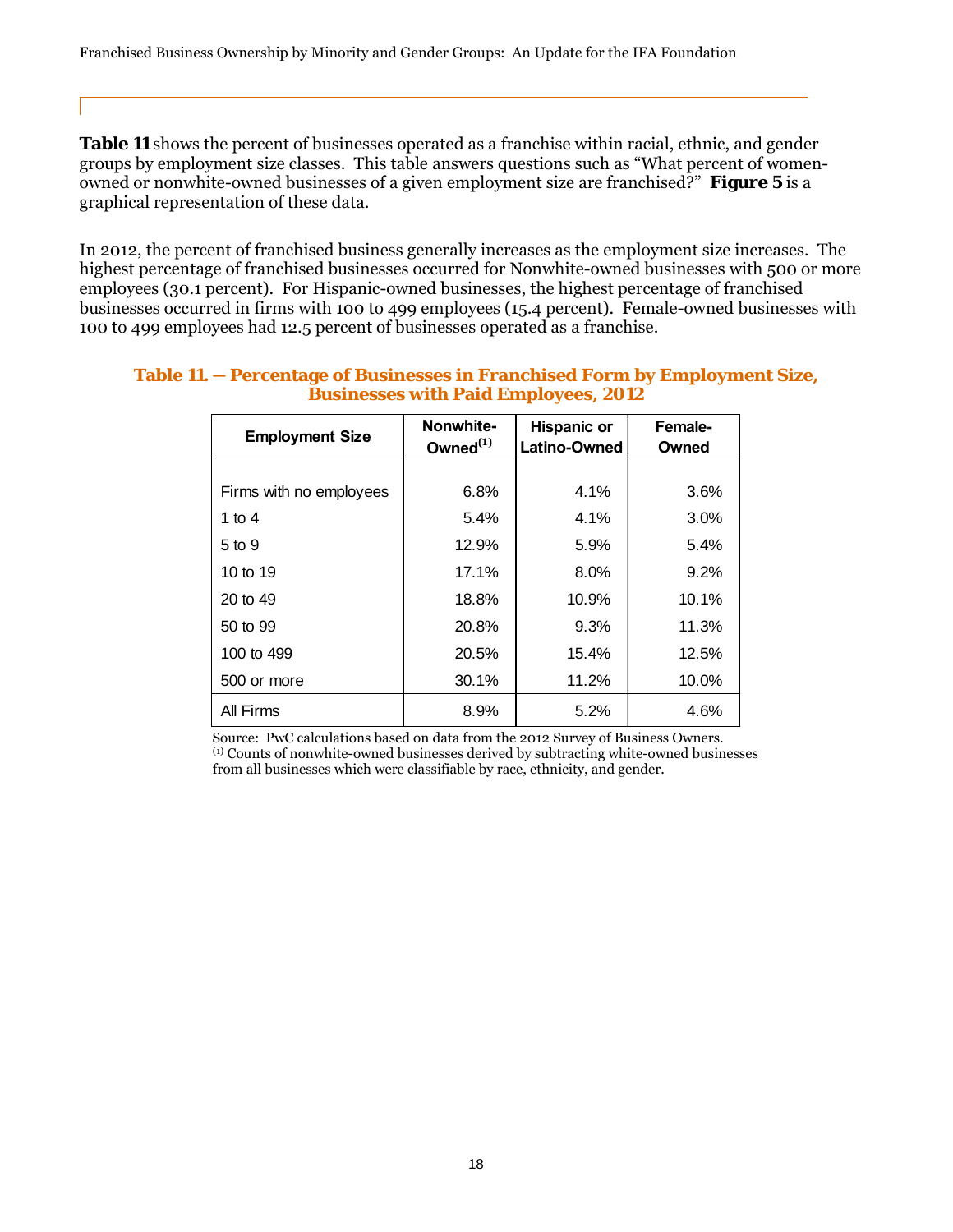

**Figure 5. ─ Percentage of Businesses in Franchised Form by Employment Size,** 

**Table 12** shows the percent of businesses operated as franchises within nonwhite racial groups by employment size classes. Similar to Table 11, this table answers questions such as "What percent of nonwhite-owned businesses of a given employment size are franchised?"

The franchise percentages for four of the five racial groups is highest among the largest employment size class.